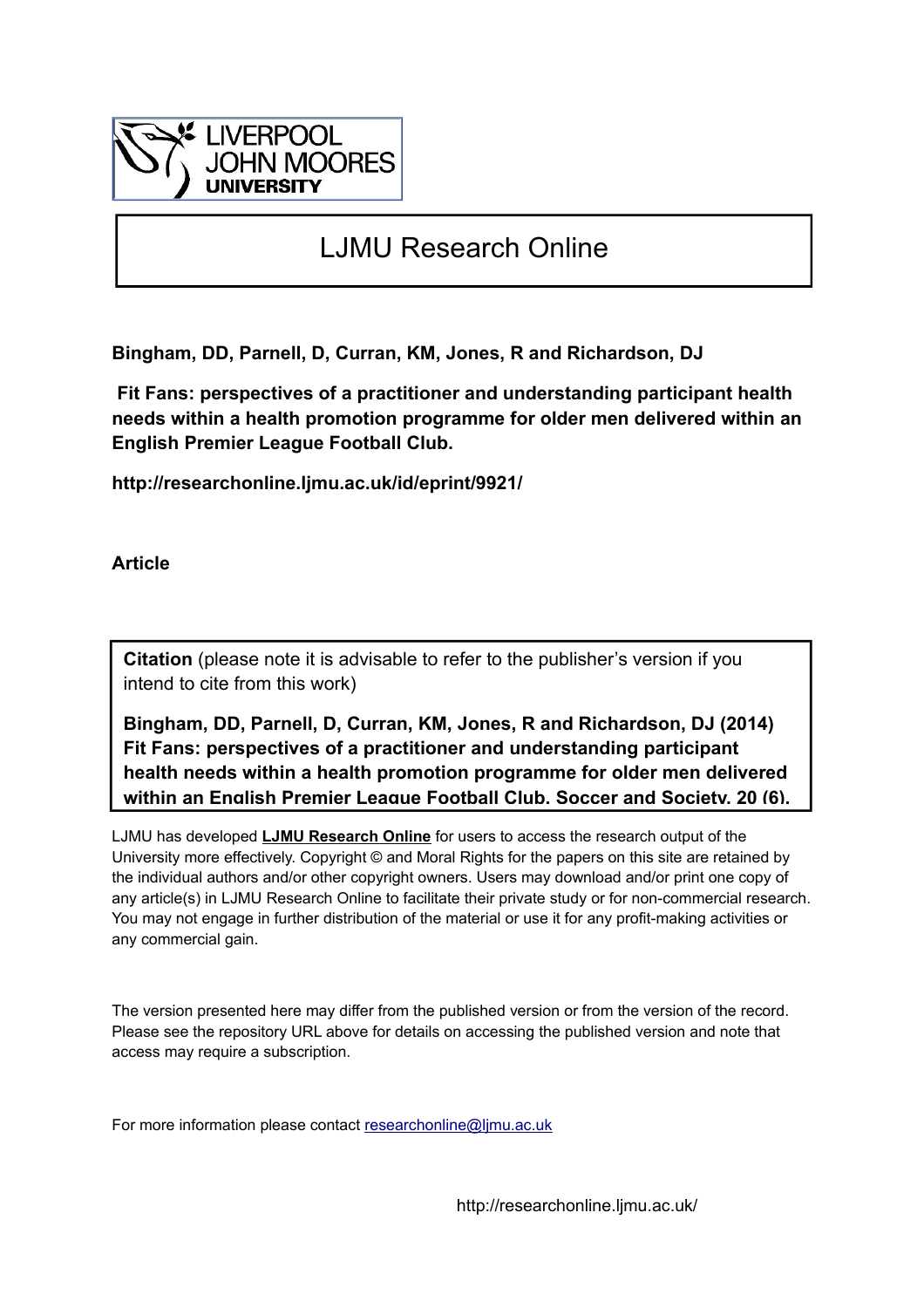**Fit Fans: perspectives of a practitioner and understanding participant health** 

**needs within a health promotion programme for older men delivered within an** 

# **English Premier League Football Club.**

Daniel D Bingham<sup>a\*</sup>, Daniel Parnell<sup>b</sup>, Kathryn Curran<sup>c</sup>, Roger Jones<sup>d</sup> and Dave Richardson<sup>e</sup>

<sup>a</sup> Bradford Institute for Health Research, Bradford, United Kingdom and School of Sport, Exercise and Health Sciences, Loughborough University, Temple Bank House, Duck Worth Lane, Bradford, BD9 6RJ, United Kingdom.

<sup>b</sup> Centre for Active Lifestyles, Carnegie Faculty, Leeds Metropolitan University, LEEDS LS6 3QS, UK.

c Academic group of Engineering, Sports and Sciences, University of Bolton, United Kingdom.

d Consultant on Older Men's Health and Well Being, National Older Men's Network, www.oldermenswellbeing.org<br>
<sup>e</sup> The Football Exchange, Research Institute for Sport and Exercise Sciences Liverpool

John Moores University, Byrom Street, Liverpool L3 3AF

Fit Fans was a men's health promotion intervention delivered within an English Premier League Football Club (2010-11), which aimed to support the local community dwelling older men in lifestyle promotion (physical activity [PA], diet and wellbeing). The purpose of this study was to provide a reflexive account of a practitioner and the needs of participants. Seven men (mean age 58 years) attended weekly PA and lifestyle sessions over an 8 month period. Baseline physiological measurements included Body Mass Index (BMI), Resting Blood Pressure and Abdominal Girth. Principles of ethnography and observational research (i.e., field notes, reflective diary) were adopted by the practitioner. Unexpectedly the cohort exhibited a range of serious diagnosed illnesses that challenged the practitioner's skill base and experience in the delivery of the intervention. Reflections of the practitioner and the stories of the progression that participants made add insight to future football in the community programmes.

**Key words:** Older men, football, community, health promotion, wellbeing, practitioner

<sup>\*</sup> Corresponding author. Email: Daniel.bingham@bthft.nhs.uk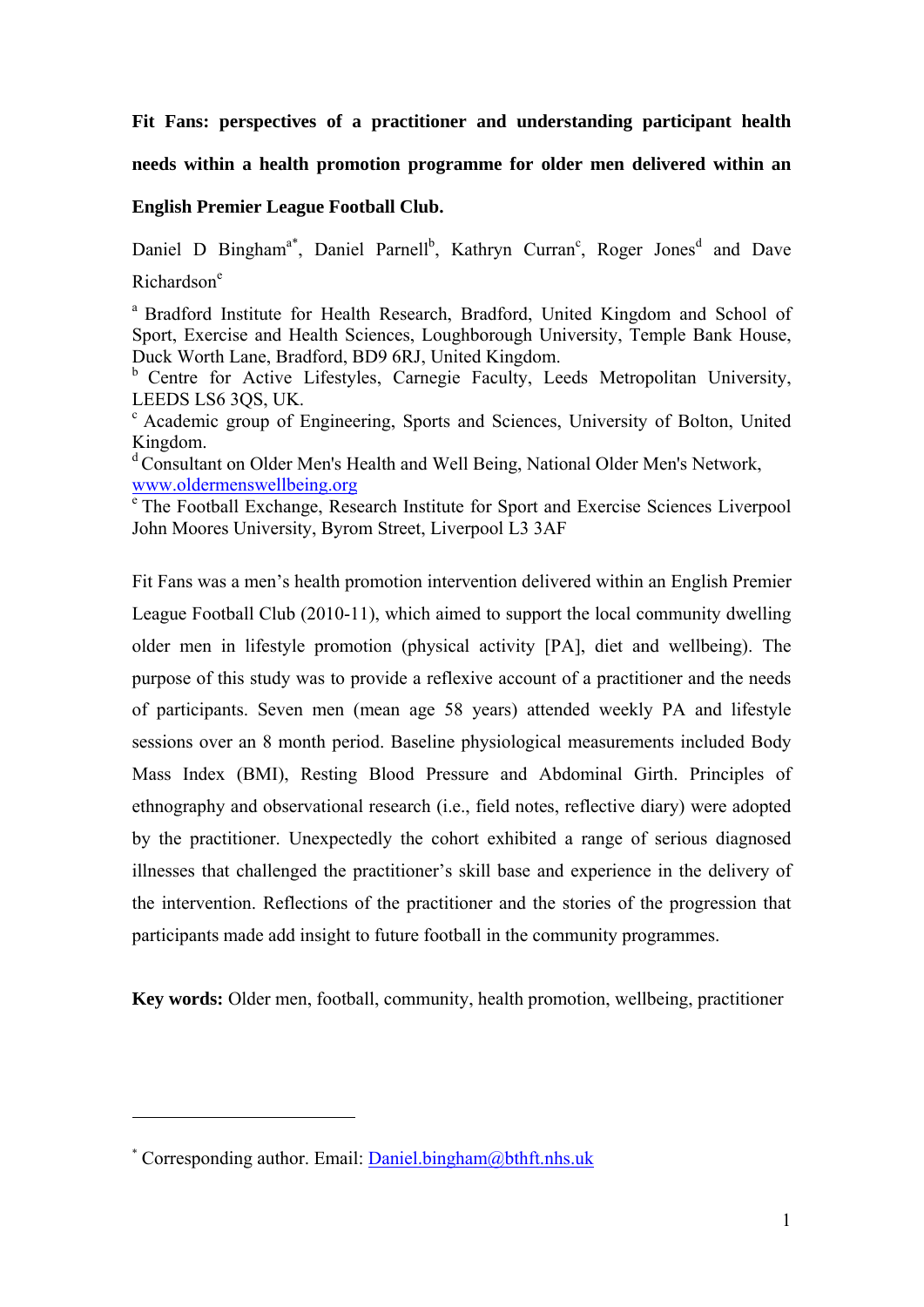# **Introduction**

Older men (50years and over) in the UK are living longer compared to half a century  $ago.$ <sup>1</sup> However, this increase in life expectancy has occurred alongside the increase in the prevalence of lifestyle related illness and/or disorders such as non-insulin dependent diabetes and obesity.<sup>2</sup> The United Kingdom (UK) government highlighted that these poor public health occurrences are underpinned by decreasing levels of physical activity and the greater consumption and availability of processed foods.<sup>3</sup> These public health issues have led the UK government to support and finance health promotion schemes.<sup>4</sup>

Sport and specifically (the brand of) football (or soccer) has been championed by the UK Government as a vehicle to address health issues such as physical activity and exercise participation as well as wider social issues such as social inclusion and regeneration in order to spread health messages.<sup>5</sup> In 1986 the national Football in the Community (FitC) programme was launched in order to address an array of social issues and help build a greater connection between football clubs and their community.<sup>6</sup> Whilst football interventions have proved to be both popular and enjoyable, they have tended to lack sufficient empirical evidence to confirm their status as a significant facilitator of positive behaviour change.<sup>7</sup> Historically there has been a lack of research to suggest that sport based policy interventions can have a positive impact upon health behaviour(s). <sup>8</sup> However, recent published studies strongly suggest this to be untrue.<sup>9</sup> Research within older (50+) and at risk populations is still scarce, however preliminary findings from an older men's health intervention based in Scottish football clubs, have shown promising findings in terms of feasibility and outcomes.<sup>10</sup> Such a position has been echoed by studies which have called for a more rigorous evaluation of FitC schemes.<sup>11</sup> Health behaviours including physical activity are complex behaviours and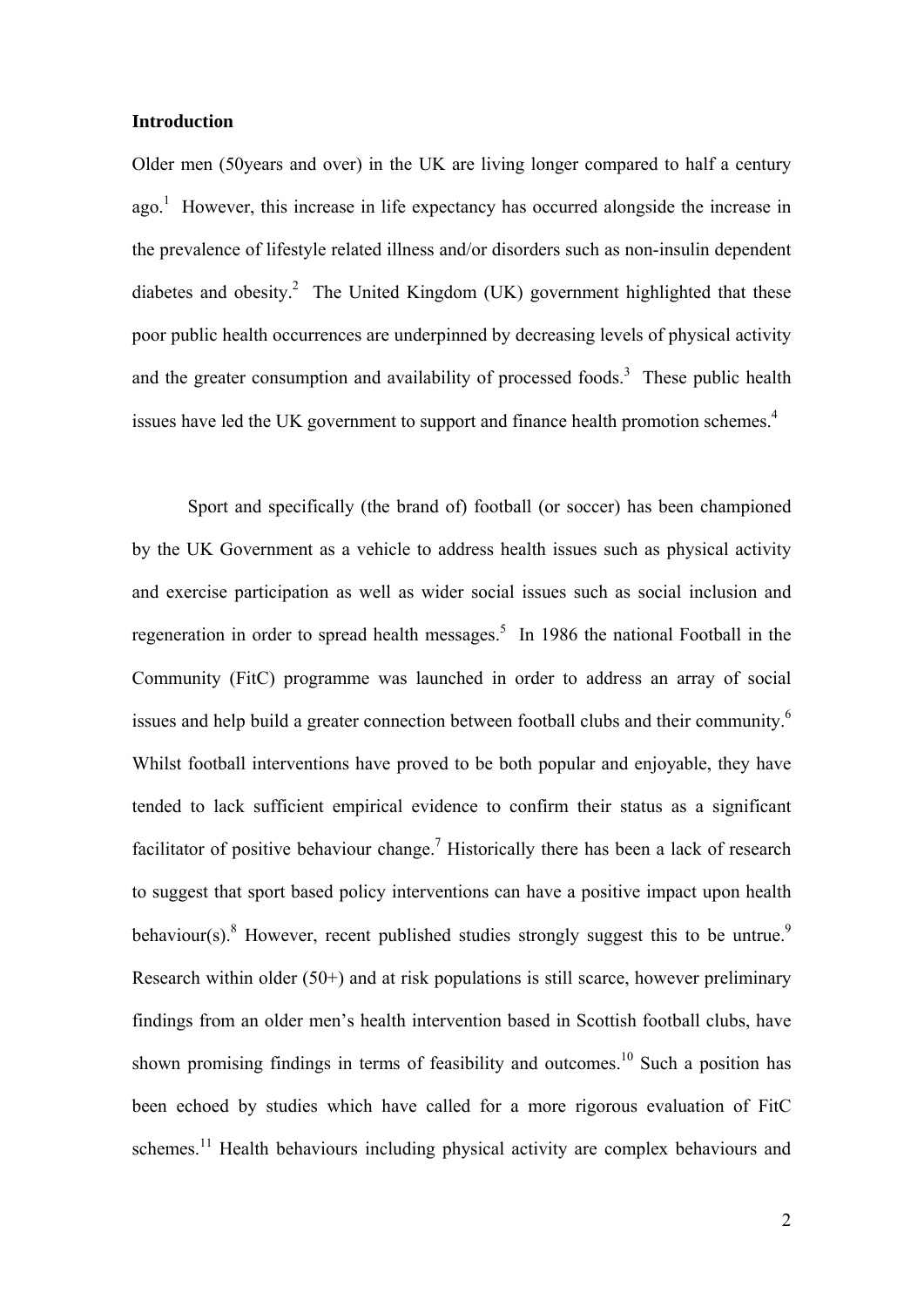are influenced by a number of different determinants that include social, political, economic and environmental factors.<sup>12</sup> Health promotion schemes such as exercise referral programmes and FitC schemes are typically multi-disciplinary. In the context of FitC schemes, past studies have been unable to capture the true nature, complexity and subsequent outcomes of the (apparently) numerous interventions.<sup>13</sup> For these reasons it has been suggested that evidence from health interventions are required from a range of disciplines including psycho-social and socio-cultural sciences in order to fully understand the complex nature of health promotion, and especially, in populations such as older men.<sup>14</sup>

Qualitative based research methodologies have been suggested to be more suitable in order to fully understand the person (in this case older men) and the nature of their existence, (i.e., thoughts, feelings, historical and situational context) and also better understand the difficulties and challenges that occur within interventions from a practitioners perspective.15

The Fit Fans intervention (referred to as Fit Fans throughout this article) was a novel older men's health promotion project targeted at men over the age of 55 years with a view to elevating the importance of engaging in health behaviours. Fit Fans was delivered within an English Premier League Football Club within the City of Liverpool. Fit Fans is part of Age UK's nationwide Fit as a Fiddle (FaaF) programme which aims to support people over the age of 50 years with services to promote physical activity, healthy eating and mental well-being. Fit as a Fiddle hosts innovative projects promoting healthy ageing based around the needs of local people. Programmes are run in partnership with local, regional and national organisations with FaaF working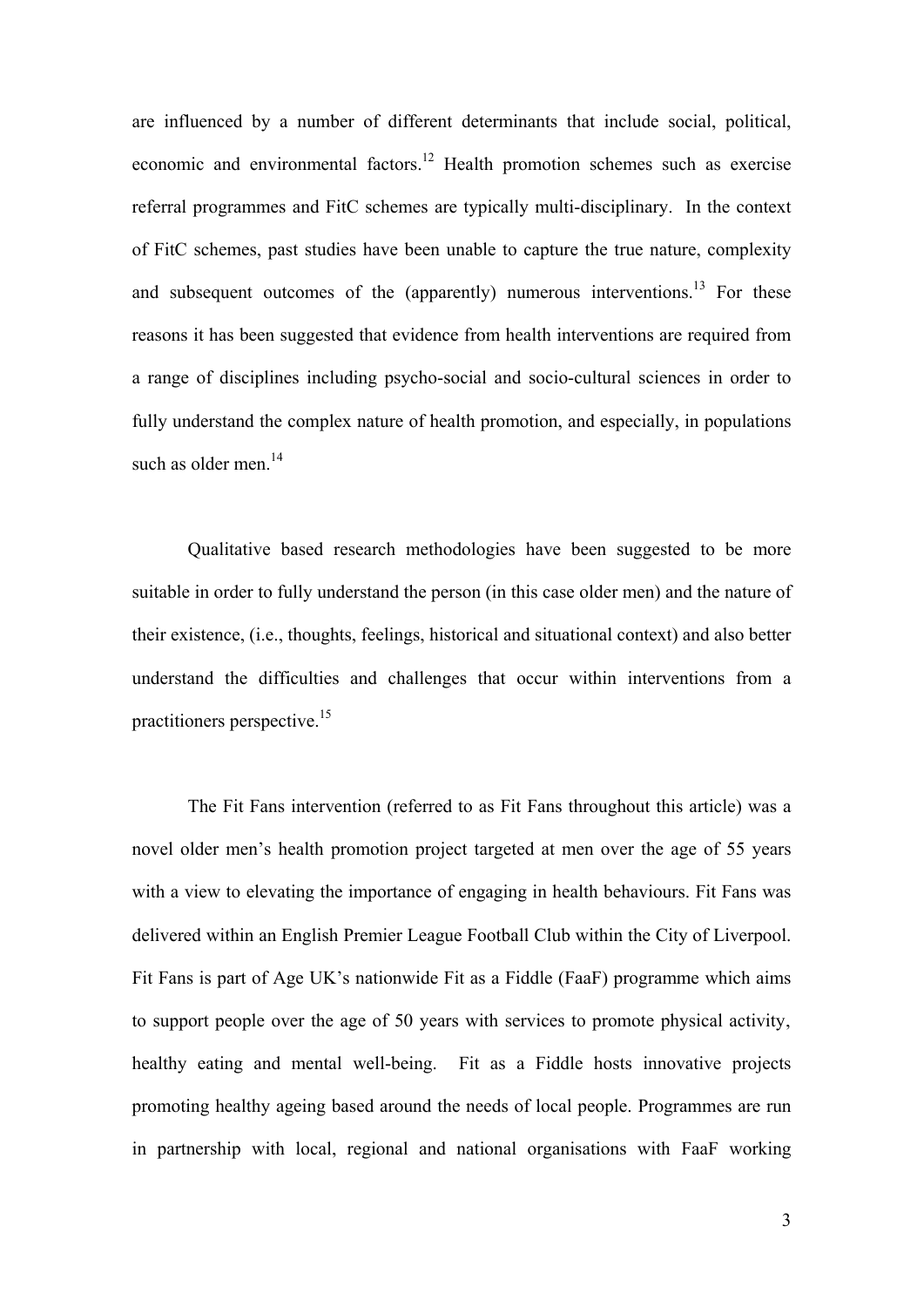alongside partner organisations in all 9 for older men to access activities tailored to their needs. The projects are not just designed *for* older men but also designed *with* and *by* older men with additional support from the programme's practitioners.<sup>16</sup>

 The aims of this study are two-fold. Firstly, we aim to explore the participants' needs and how those needs developed throughout the intervention; and secondly we aim to provide a reflexive account of a practitioner leading the intervention. These two aims offer a critical insight and future guidance for practitioners, coaches and allied health professionals into the realities of delivering health promotion programmes for older men.

## **Methods**

## *Participants and Setting*

The Fit Fans programme took place at Everton Football Club and was delivered within the Everton Active Family Centre (EAFC). EAFC was a community fitness centre located in the grounds of Goodison Park (English Premier League Football stadium). EAFC was part of a longitudinal collaborative research venture between the School of Sport and Exercise Sciences at Liverpool John Moores University and the community arm of Everton Football Club, Everton in the Community (EitC – a registered charity), and Everton Football Club. More information on the different projects and history of the EAFC, along with the issues of brand power of a football club reaching out to the local community are explored elsewhere in this special edition journal.<sup>17</sup> Everton Football Club and the EAFC are situated in the North West of England. The surrounding catchment area is classified as an area of multiple high deprivation.<sup>18</sup>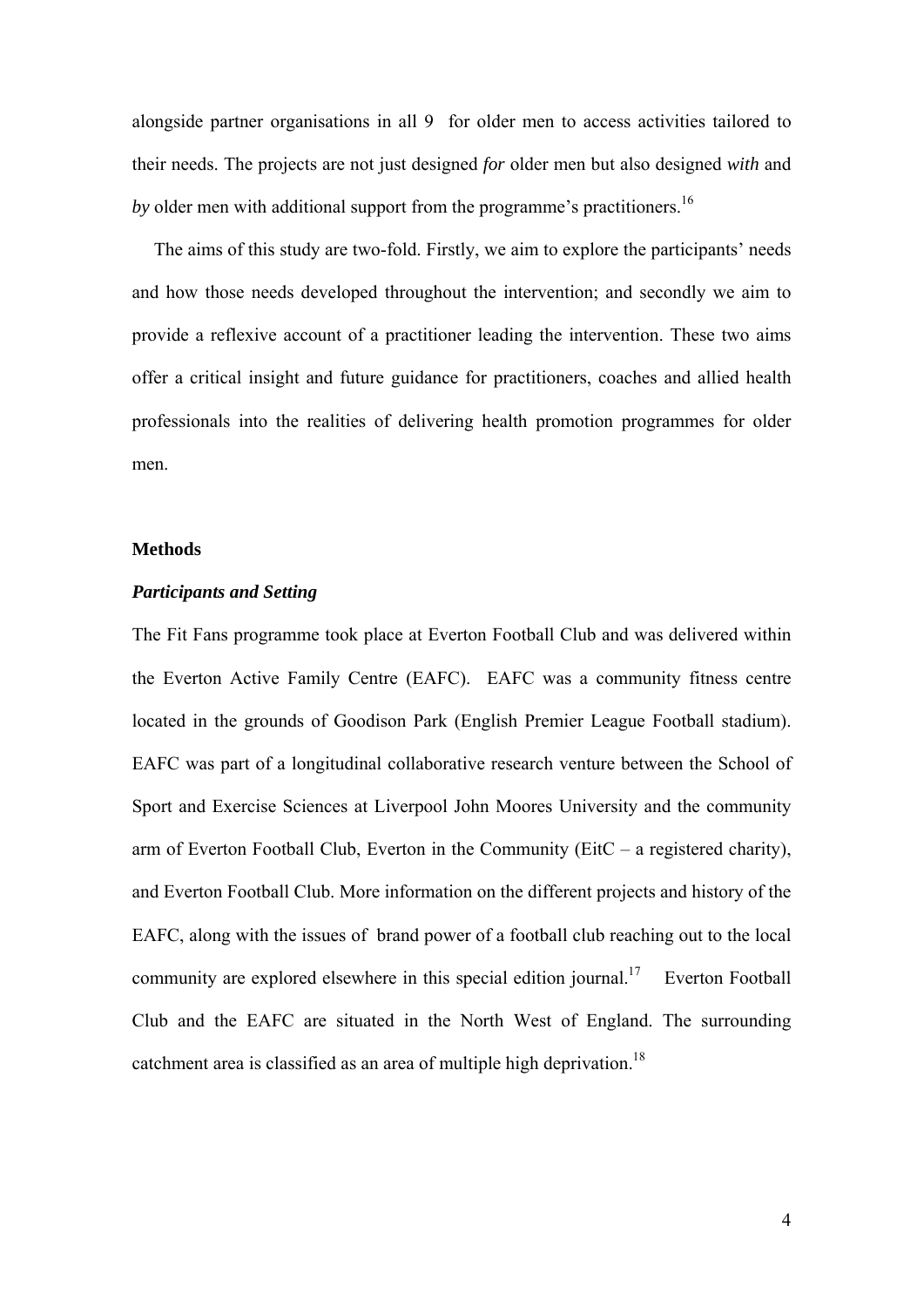Fit Fans took place one day a week and was one of a range of health interventions that were delivered within EAFC. A total of 7 participants were recruited. All participants were men (mean age 58 years(y);  $1n = 63y$ ;  $3n = 62y$ ;  $2n = 58y$ ;  $1n =$ 47y), white British and were all from the local surrounding community (low socioeconomic status). Three of the men were retired, one was unemployed and a further three were out of work due to health issues/disability. Three of the men lived at home with a partner and four of the men lived alone. All of the men volunteered to join the programme through the recommendation of different community health workers from different National Health Service (NHS) services (nurse, general practitioners and community wellbeing advisors). The inclusion criteria originally stated that any male over the age of 55 years who showed an interest in the project and who had medical clearance could be included. All but one participant met these criteria, the individual (47 years) that did not, still took part. Ethical approval was obtained from Liverpool John Moores University ethics committee.

# *The Programme and Measurements*

Fit Fans took place every Tuesday for an 8 month period (October 2010 – May 2011). The programme was structured as 6 week continuous cycles with participants taking part in a range of one-to-one activities devised in conjunction with the practitioner  $(1<sup>st</sup>$ author). A typical six week cycle is depicted in Figure 1.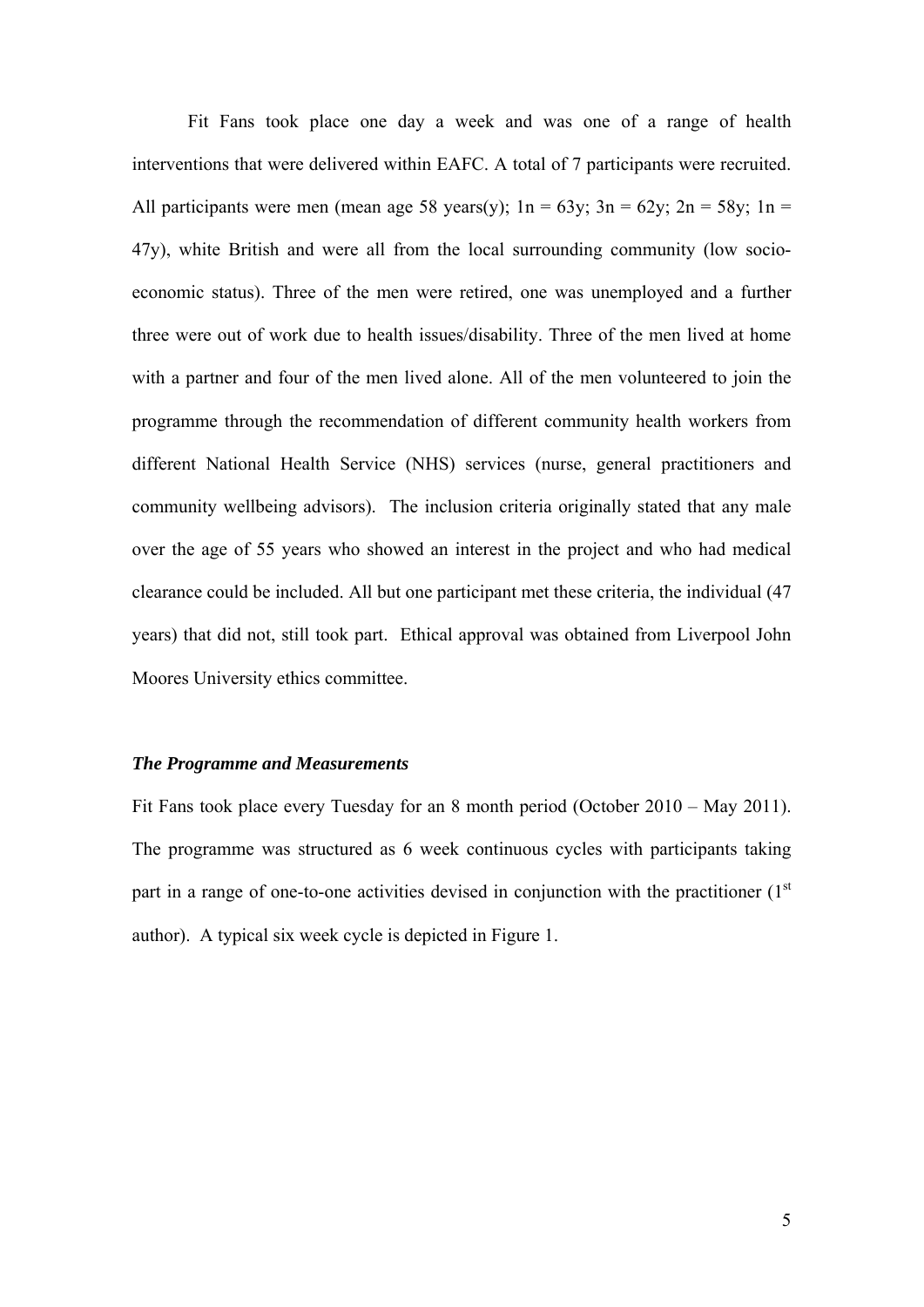Figure 1: Outline of 6 week cycles within Fit Fans



Each of the men took part in at least one 6 week cycle. The programme commenced with an introductory session and the completion of baseline physiological measurements including body mass index  $(BMI)$ ,<sup>19</sup> resting blood pressure  $(BBP)$ <sup>20</sup> and abdominal girth  $(AG)$ <sup>21</sup> Following the initial session the practitioner designed a personalised behaviour change programme using different behaviour change techniques (e.g., information on consequences, intention formation, setting grading tasks, modelling of behaviours, self-monitoring of behaviour, instruction of time management and aspects of motivational interviewing) derived from the theory of planned behaviour, social cognitive theory and control theory.<sup>22</sup> During the following 6 weeks the individual attended their allocated 1 hour weekly time slot. Weekly sessions consisted of individualised lifestyle support (including nutritional advice, physical activity/exercise provision and health advice) alongside participant-practitioner goal setting and other behaviour change techniques previously stated. Weekly diaries were issued to participants to allow them to record physical activity levels and daily dietary intake. Dairies were not used within any data analyses but were used as a practical method of self-awareness and goal setting for the participants and practitioners alike.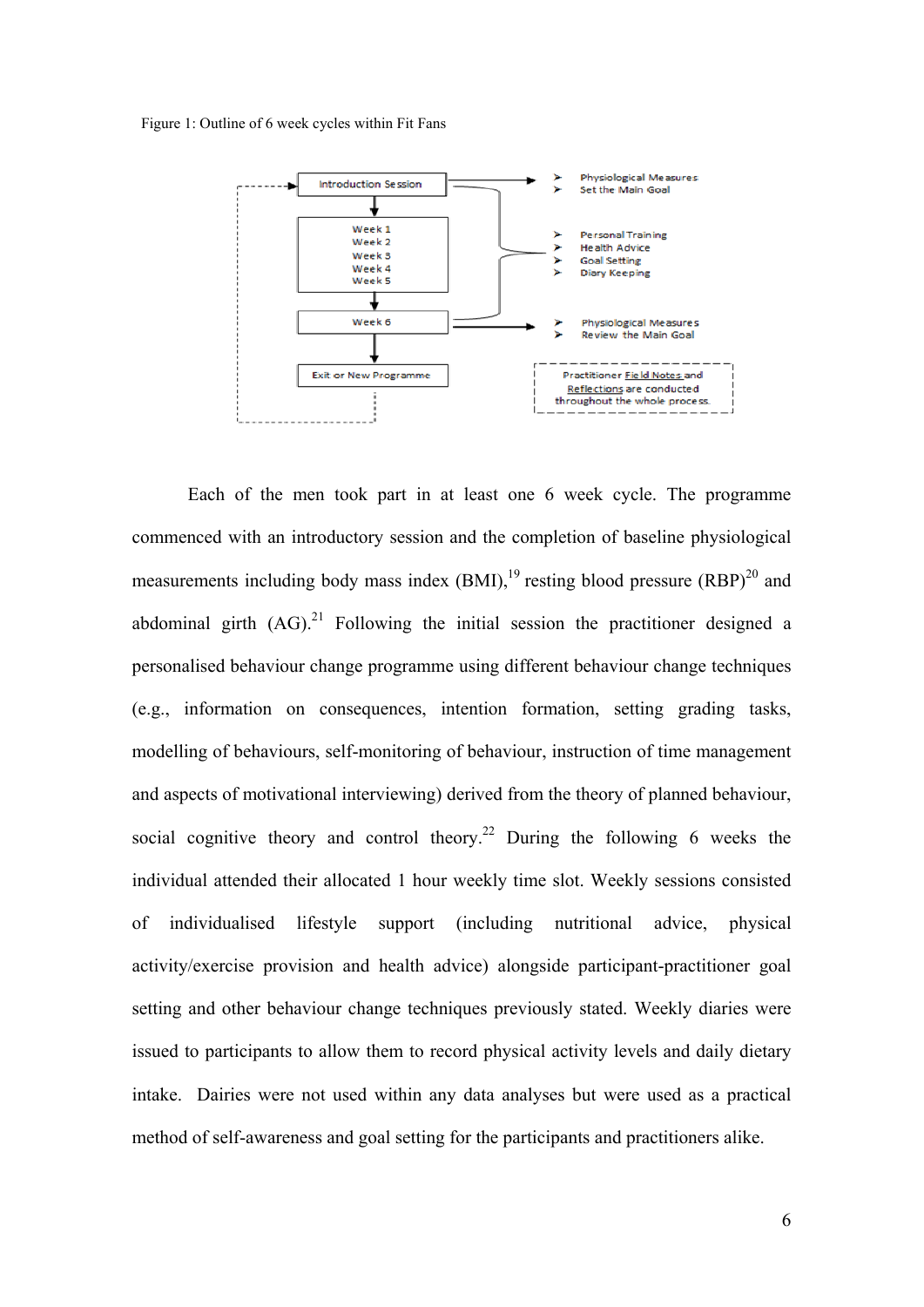Following the initial six week cycle the practitioner repeated baseline measurements with each participant to highlight positive changes and areas for improvement with a view to guiding future programme development. The flexibility of the programme allowed the practitioner and the participants to consult and agree any extensions to the following 6 week cycle.

## *Physiological Measurements*

In order to measure any physiological adaptations, a number of measurements were collated. Height and weight measures were recorded to calculate Body Mass Index (BMI) (kg/m<sup>2</sup>) (Overweight = BMI  $\geq 25$ kg/m<sup>2</sup>) (Obese = BMI  $\geq 30$ kg/m<sup>2</sup>).<sup>23</sup> BMI, Resting Blood Pressure (RBP) and Abdominal Girth (AG) measures are widely accepted as valid and reliable mechanisms for assessing levels of cardiac risk associated with older men.<sup>24</sup> It is critical that such measures were recorded due to the increased cardiac risk associated with men aged 50 years and over.<sup>25</sup> Moreover, such measures enabled a more bespoke, appropriate and safe exercise/health intervention to be designed.<sup>26</sup> BMI, RBP and AG were also recorded as measures of physiological progression.

## *Immersion and Observation*

The first author, here by referred to as the practitioner, utilised the principles of ethnography and observational research in adopting a practitioner-cum-researcher approach to data collection.<sup>27</sup> Principally, the practitioner became immersed in the weekly working environment of EAFC and Fit Fans.<sup>28</sup> The practitioner led all weekly sessions of the intervention over the 8 month period. During this prolonged period of engagement (developing rapport and acceptance with each of the participants), the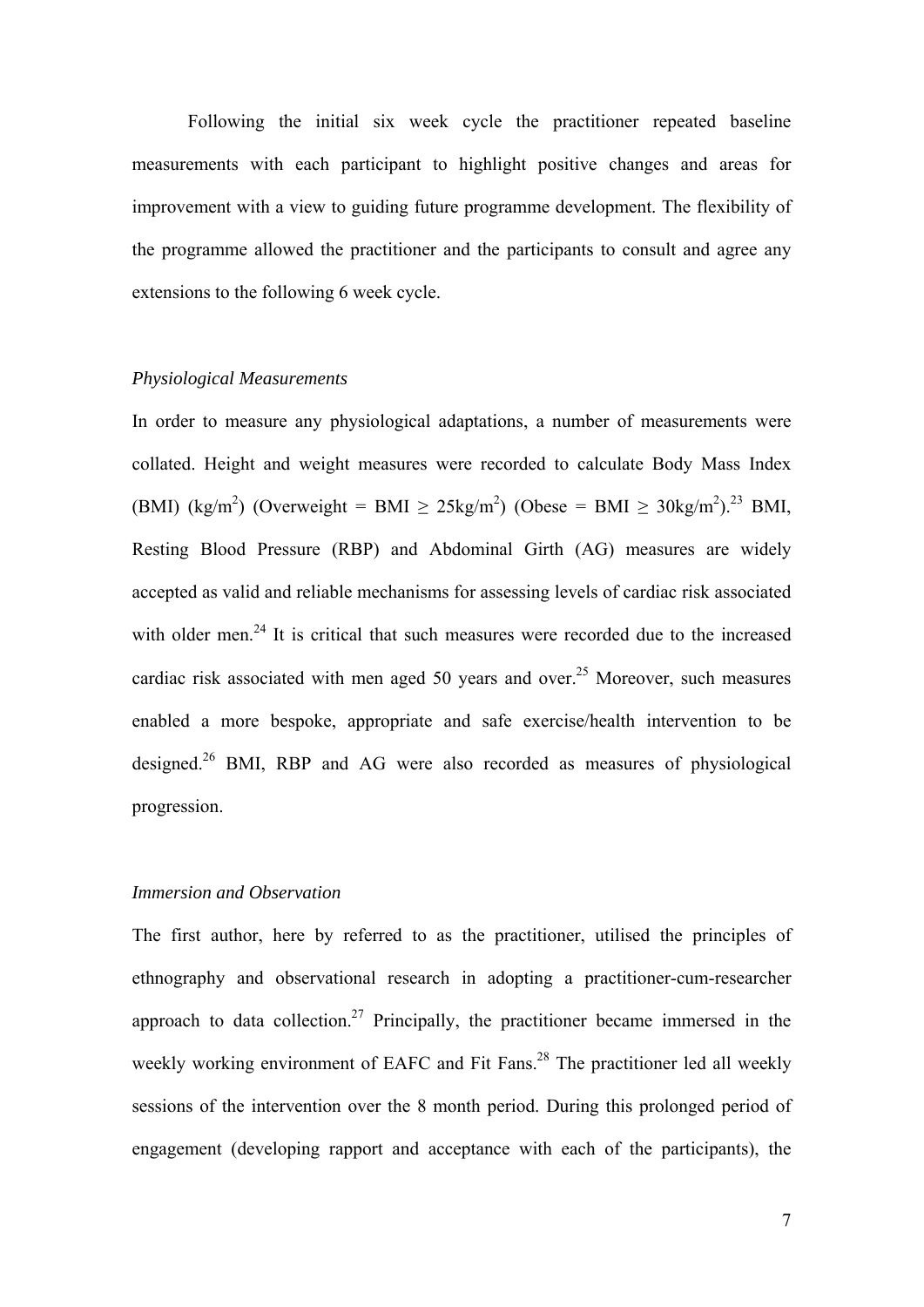practitioner adopted a range of informal and open approaches to data collection (e.g., informal practitioner-participant conversations). Such approaches enabled the practitioner to explore issues as they evolved between themselves and with the participants. Throughout data collection the practitioner recognised the importance of not being perceived to be collecting data and that ultimately personal exchanges should be as near to 'normal' in order to achieve acceptance with all individual participants.<sup>29</sup> The practitioner's personal reflections and observations were recorded through informal field notes and a reflective diary.<sup>30</sup> The reflective diary and informal field notes were continually developed in an attempt to capture the context, culture and practice of the intervention and the viewed opinions and perceptions of all those involved. $31$ 

## *Data Analysis and representation*

The  $1<sup>st</sup>$  author prepared his respective field notes and reflections, before engaging in a period of close reading in order to become immersed in the data.<sup>32</sup> Content analysis procedures were adopted to identify and code themes arising from the data.<sup>33</sup> Key themes emerging from the data are presented and discussed. Verbatim citations (identified in *italics*) are applied to illustrate the contextual features of the participants to illuminate the rich detail of the collected data. The practitioner's field note extracts, and personal reflections are evidenced as indentations, single spaced lines and a smaller (font 10) within the text. A first person writing style was adopted in elements of the results and discussion in order to help contextualise the data and the on-going story for the reader. Pseudonyms are used for all participants and select 'others' throughout. No statistical models or analyses were conducted within the objective data (i.e., physiological measurements). Physiological data were taken predominately to track the progress of each of the participants. The reporting of the participants' physical states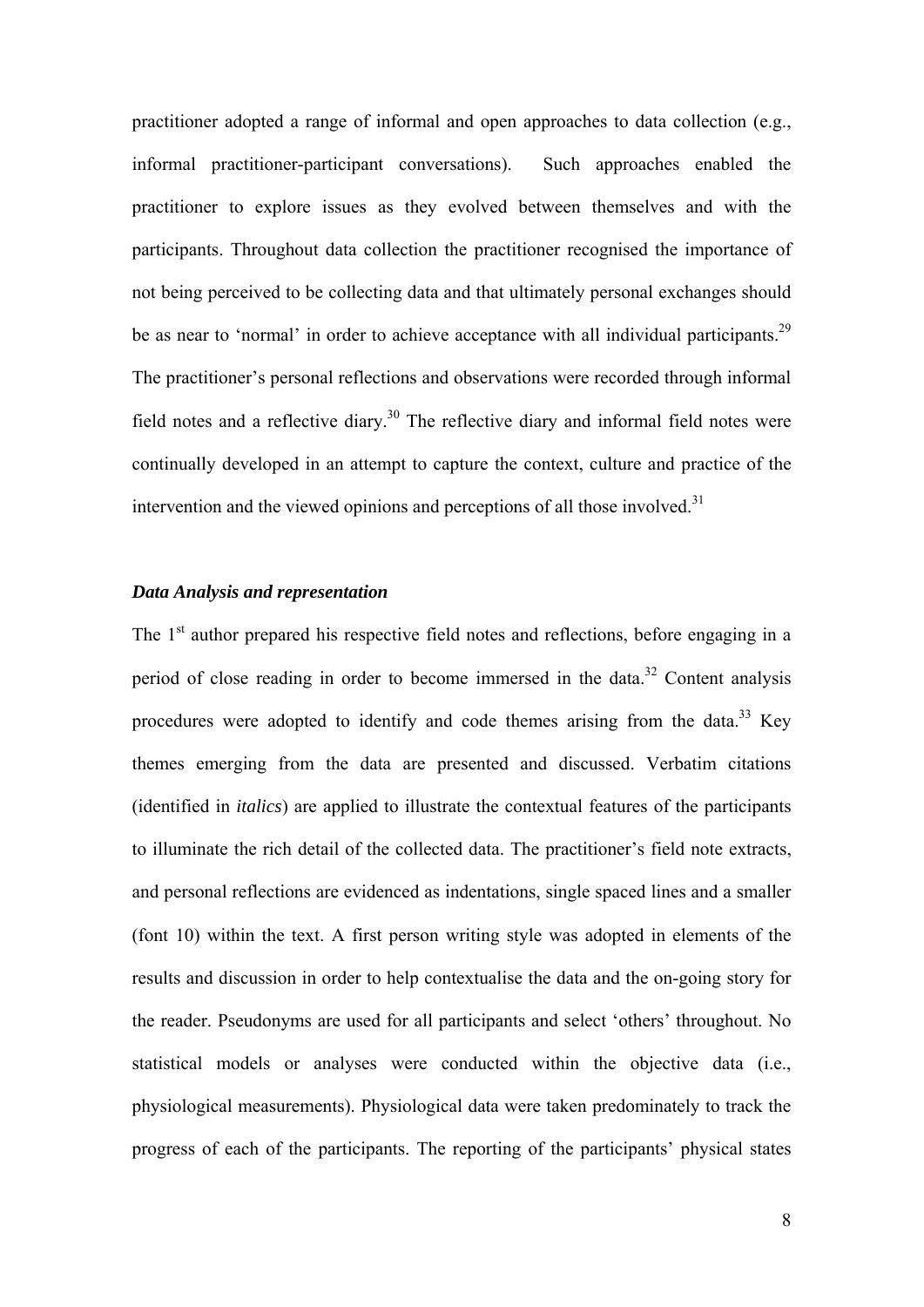within the data analysis alongside the qualitative data helps the reader understand the journey of each of the participants.

# **Results**

## *Participant's needs – physiological results and health needs.*

The physiological results of all 7 men can be found in Table 1. The results in Table 1 show that the physiological markers did not change in terms of reducing the risk of health consequences. For instance, all the participants that were classified as obese at the beginning of the programme were still obese at the end (see Table 1).

Table 2 outlines the health conditions of each of the participants when they first registered on the Fit Fans programme. Table 2 shows that some of the participants' health conditions were quite serious, and knowledge of these conditions helped to contextualise the journey that each of the participants went through and provides an insight into the personalised and relative goal setting outlined within Table 3.

*Insert Table 3 (separate page)* 

# *Participant's needs – goals and perspective*

Table 3 provides an insight to the breadth and range of strategies that the practitioner developed with each of the participants during their time with Fit Fans. Robert's first week goal to "*Aim for 30 minutes on the exercise bike (at home) per day,"* was far too ambitious when considering his health status (see Table 2). Such over ambitious goals are not uncommon and can be typically explained by the limited participant knowledge gleaned in the early stages of engagement alongside the practitioner's willingness not to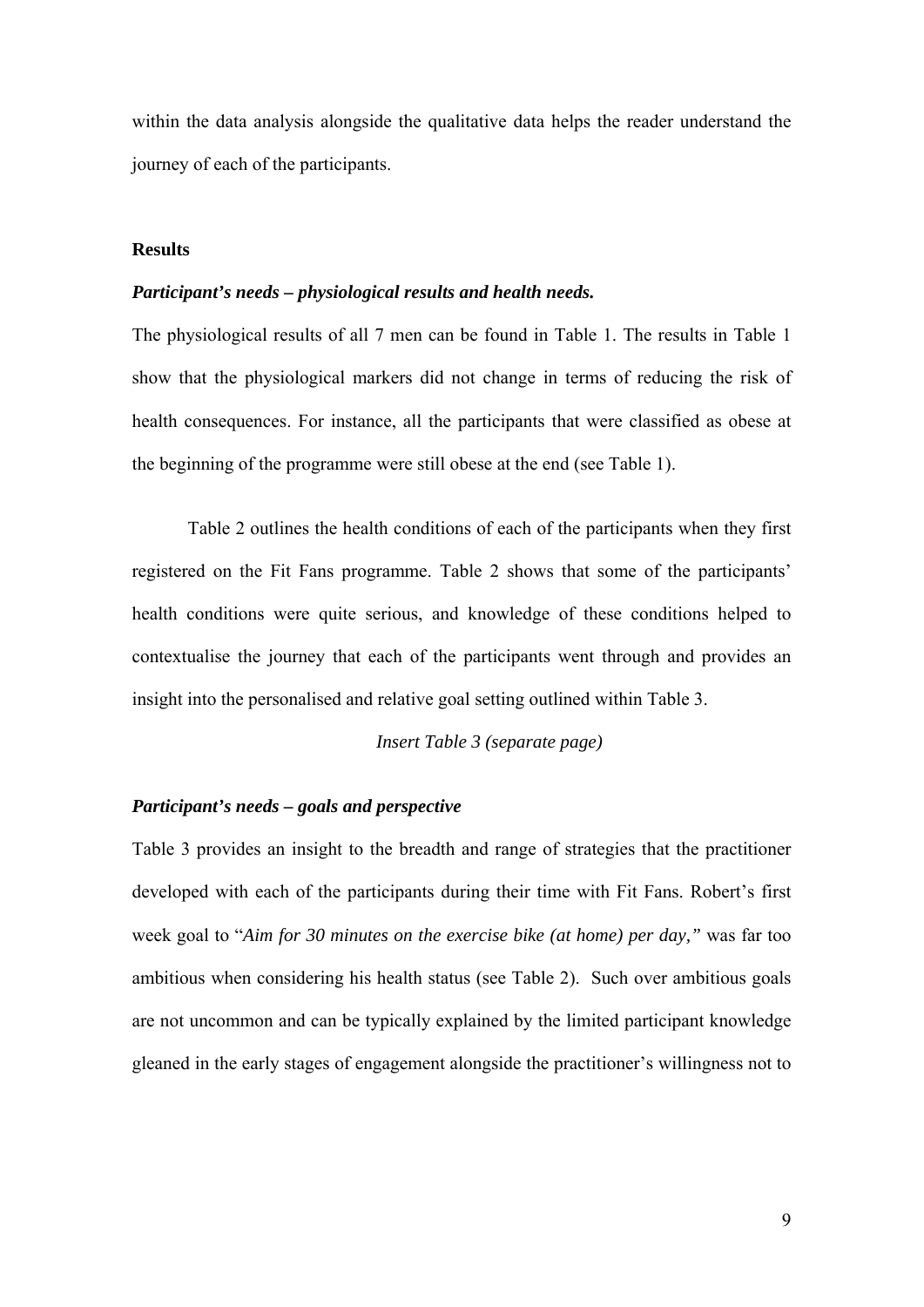| ∩pp) p                                                                                                                                                                                                                                                                                                                                                                                |                               |
|---------------------------------------------------------------------------------------------------------------------------------------------------------------------------------------------------------------------------------------------------------------------------------------------------------------------------------------------------------------------------------------|-------------------------------|
| $\left($ $\left($ $\left($ $\left($ $\left($ $\left($ $\left($ $\left($ $\left($ $\left($ $\left($ $\left($ $\left($ $\left($ $\left($ $\left($ $\left($ $\left($ $\left($ $\left($ $\left($ $\left($ $\left($ $\left($ $\left($ $\left($ $\left( \right) \right) \right) \right) \right) \right) \right) \right) \right) \right)$<br>Indox (DMI) Docting Diood D<br>and times to the | $\overline{1}$                |
| $\left(\frac{1}{2}, \frac{1}{2}, \frac{1}{2}\right)$                                                                                                                                                                                                                                                                                                                                  |                               |
| in and momentum for the line                                                                                                                                                                                                                                                                                                                                                          | al Cirth Char                 |
| laurea meaning                                                                                                                                                                                                                                                                                                                                                                        | $\sim$ (DUD) $\ell_1$ Aldomit |
| $1 \cdot \mathrm{D}$<br>ے۔<br>F                                                                                                                                                                                                                                                                                                                                                       | $\frac{1}{2}$<br>ſ            |

|             |      |                                | Week <sub>1</sub>      |        |      |                        | Week 6     |        |      |                                  | Week 12       |                 |      |                                    | Week 18    |        |
|-------------|------|--------------------------------|------------------------|--------|------|------------------------|------------|--------|------|----------------------------------|---------------|-----------------|------|------------------------------------|------------|--------|
| <b>Name</b> | BMI  | <b>RBP</b>                     | $\approx$<br><b>RH</b> | AG     | BMI  | <b>RBP</b>             | <b>RHR</b> | AG     | BMI  | <b>RBP</b>                       | <b>RHR</b>    | $\overline{AC}$ | BMI  | <b>RBP</b>                         | <b>RHR</b> | AG     |
| Robert      | 38.1 | 88<br>$\overline{0}$           | $\sqrt{2}$             | 143    | 39.1 | 68 <sub>1</sub><br>152 | 69         | 150.11 | 39.1 | 68 <sub>1</sub><br>152           | 68            | 151.89          | 38.4 | 173<br>117                         | 75         | 142.75 |
| Ant         | 39.9 | 75<br>$\overline{\mathcal{E}}$ | $\mathcal{L}$          | 141.73 | 40.6 | 8L<br>139              | 68         | 145.54 | 39.6 | 136<br>58 <sup>1</sup>           | $\mathcal{L}$ | 141.73          | 37.4 | 62/<br>$\overline{37}$             | 67         | 126.63 |
| Nigel       | 38.5 | $\overline{4}$                 | 61                     | 129.8  | 38.5 | 8L<br>162              | 66         | 131.06 | 38.9 | 177<br>143                       | 68            | 135.38          | 38.9 | 148                                | 57         | 130.56 |
| Mick        | 36.1 | $rac{82}{129}$<br>68           |                        | 132.84 | 35   | 58<br>126              | 75         | 128.51 | 34.7 | 80<br>128                        | 72            | 125.48          | 33.6 | $\frac{69}{119}$<br>$\overline{8}$ | 78         | 113.03 |
| Lee         | 29.3 | 88<br>$\overline{23}$          | 95                     | 109.73 |      |                        |            |        | 31.4 | 128<br>/92                       | 101           | 123.95          | 29.4 | 86 <sup>1</sup><br>127             | 89         | 119.13 |
| Ryan        | 24.8 | 85<br>32                       | 75                     | 98     | 24.5 | 129<br>83              | 72         | 94.49  | 21.4 | $\frac{8}{1}$<br>$\overline{31}$ | 76            | 91.69           | 21.7 | $\overline{32}$<br>$\overline{8}$  | 74         | 93.73  |
| Ben         | 32   | 66<br>891                      | 73                     | 107.7  | 31.3 | 165<br>90              | 76         | 121.16 |      |                                  |               |                 |      |                                    |            |        |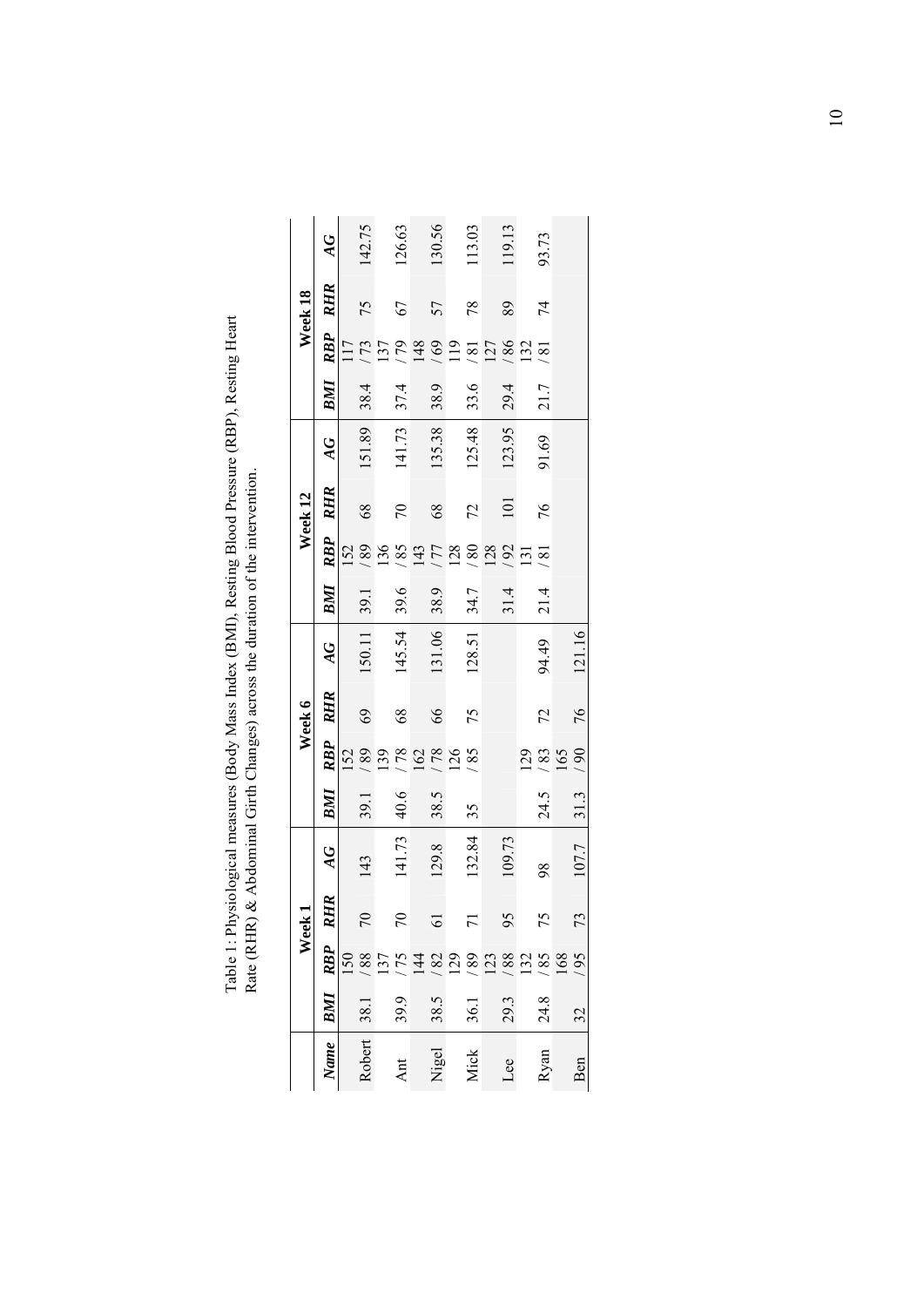#### Table 2: Participant health demographics

| <b>Name</b> | Age | <b>Health Demographics</b>                                              |
|-------------|-----|-------------------------------------------------------------------------|
|             |     | Physical Disability/chronic pain (spinal injury); Obesity; Hypertension |
| Robert      | 63  | (M); High Cholesterol (M); Osteoarthritis                               |
| Ant         | 62  | Obesity; Gout; Hypertension (M); High Cholesterol (M); Osteoarthritis   |
| Nigel       | 64  | Diabetes Mellitus (Type II); Obesity; Hypertension (M); Osteoarthritis  |
| Mick        | 56  | Depression $(M)$ ; Anxiety $(M)$ ; Obesity                              |
| Lee         | 47  | Depression (M); Anxiety (M); Addiction (Alcohol and Substance)          |
| Ryan        | 62  | Bowl Cancer (within 12 month remission)                                 |
| Ben         | 59  | Post-polio syndrome (M)                                                 |

damage the early stage eagerness of the men. During the following weeks it became clear that, as the practitioner and Robert became better acquainted; they were able to modify the goal to something more suitable and palatable for Robert.

Being new to working with older men, especially those with a range of serious illnesses I (the practitioner) had to forget some of the behaviour change skills and messages that I'd learnt at University and more importantly how to apply them in the 'real' world. I knew I had to forget a lot of the health messages (including government guidance) and begin to understand Robert's day-to-day existence, in order to help adjust his goal setting to reflect his expectations and ability on a week to week basis.

Table 3 provides an insight into the individual goal setting for each of the men. Robert's weekly goals were based mainly upon increasing physical activity. Other men had goals that were aimed more at becoming familiar with an alien (fitness) environment (see Mick's goals on week 5 and 6) or more habit changing (and forming), such as walking into town rather than taking the bus (Nigel, Week 2). Such low level 'entry' points (to physical activity) are worthy of consideration especially when working with such populations. It is evident that more bespoke, subtle, meaningful and achievable goal setting was required in order to 'hook' the participants into (small) positive exercise and health behaviours before introducing them to potential longer term achievements.

## **Participant's needs – understanding perceived impact(s) of the intervention.**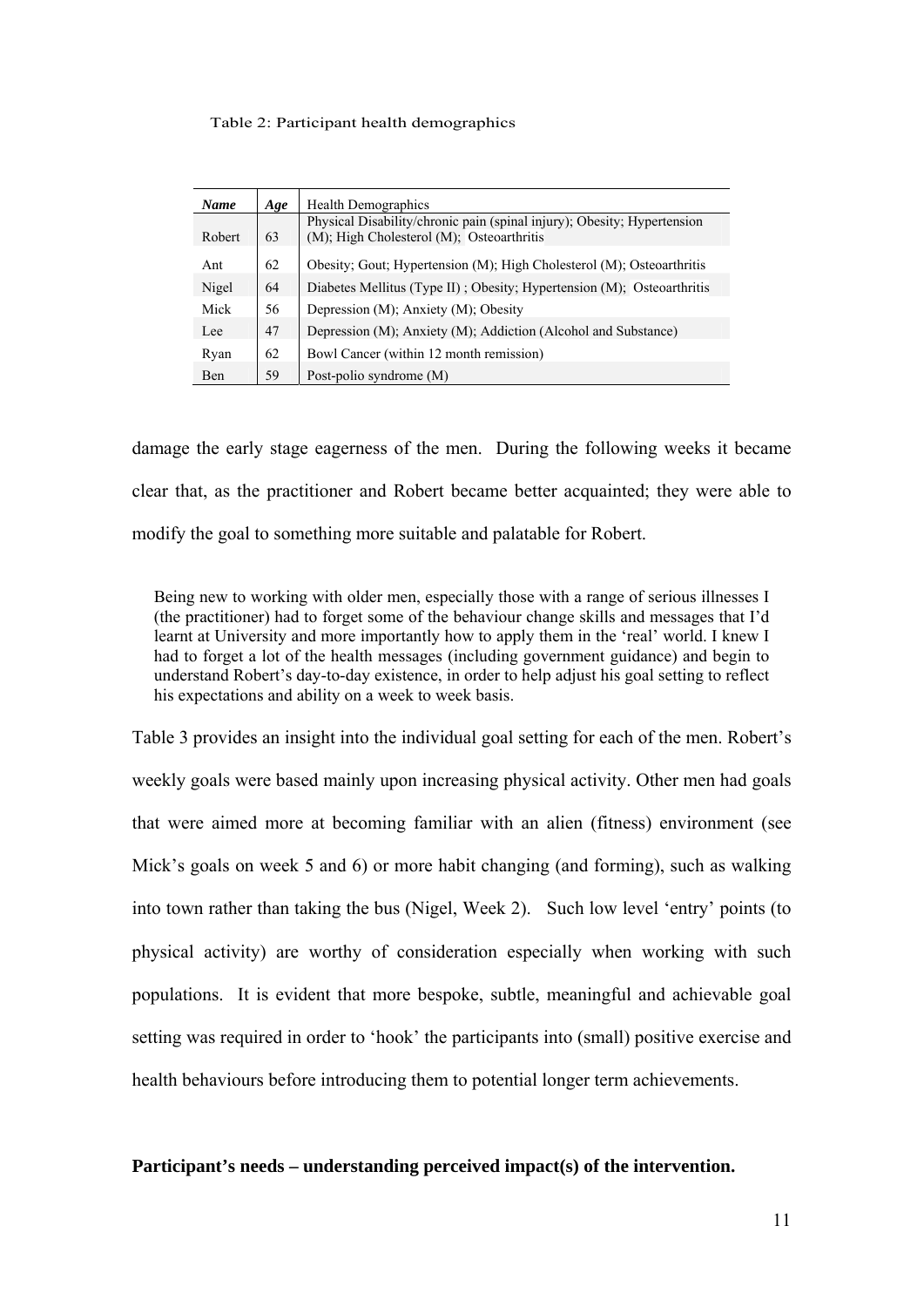A major observation of Fit Fans was that whilst some of the men did not always reach their original goal, which was primarily of a physical orientation, they reported to have achieved something 'much more', as they alluded to the both social and psychological benefits of the programme:

I haven't lost weight Dan (practitioner) but I tell you what, I feel on top of the world! After sweating it out on that treadmill. I mean...I get down (sad) a fair bit especially living by myself, not working no more and our kid (brother) being ill and living in that care home. And just coming here talking to you about all this health and fitness stuff. You just feel fitter and better just talking about it. (Nigel)

I have been out of work for a long time and felt rubbish about myself. I knew that my depression is not going to be helped by meself staying at home eating rubbish and doing nothing. It's a struggle sometimes you know, to leave the house. But coming here and talking to nice people (i.e., other men) who have similar issues and who care and understand. Well it's just good. My confidence is growing and I find it easier each week to leave the house, and hopefully I will get myself back into work soon (i.e., employment). (Mick)

It was found that through applying health messages such as healthy eating ideas (see

table 3) and increasing physical activity participation in an informal non-intimidating

manor (i.e., small, subtle, manageable changes set by a caring practitioner) the men

appeared to engage and apply what they had been taught and the results appeared to

lead to small changes within their everyday life.

I did not know that salt could affect my blood pressure. I am on tablets to sort me out (high blood pressure) but never heard anything about salt. Makes sense really I have a good lot of salt on everything really, especially on boiled eggs which I have for breakfast every day, but I have changed that to some high fibre stuff and to be fair feel I feel a bit better and happier. (Ant)

You always hear that runners get a high or something, but I just always felt knackered. But what I will say is, having a bit of banter with Dan (practitioner), and having him keep banging on about getting out there and doing a little bit extra...well really he is right. I look back and I felt knackered walking around, but now no problem, easy! (Nigel)

Coming here once a week and me starting to go the gym in my own time, has really improved my confidence, I was putting weight on, but the advice I've been given has really made me believe I can get rid of this weight and get back into work. (Mick)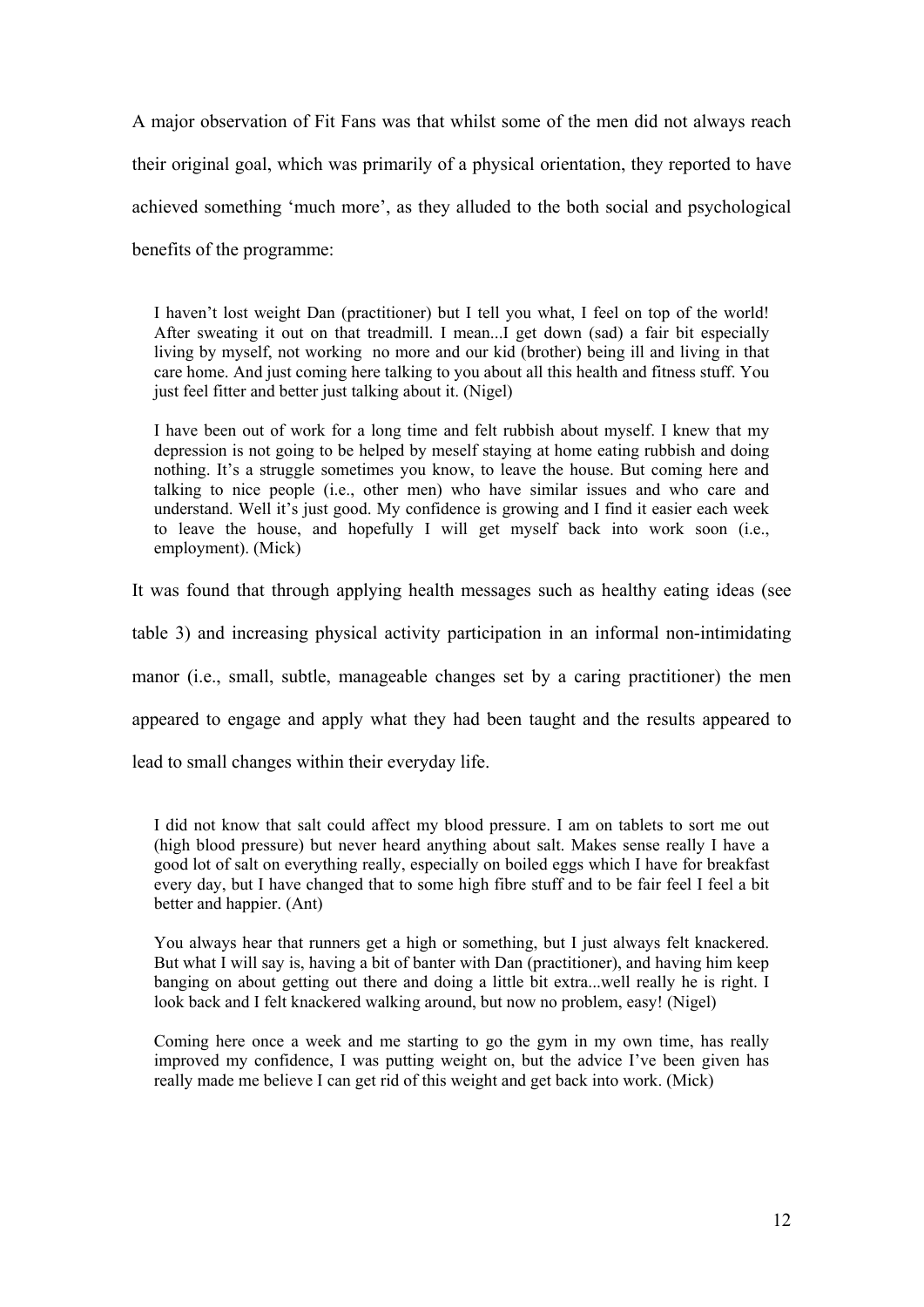# Table 3: Participants' weekly goal setting participants.

|                                            |                                                          |                                                                                                  |                                                                  | 1st 6W Cycle                                                                         |                                                                                                           |                                                                                              |                                                               |  |
|--------------------------------------------|----------------------------------------------------------|--------------------------------------------------------------------------------------------------|------------------------------------------------------------------|--------------------------------------------------------------------------------------|-----------------------------------------------------------------------------------------------------------|----------------------------------------------------------------------------------------------|---------------------------------------------------------------|--|
| Goal                                       |                                                          |                                                                                                  |                                                                  | W <sub>3</sub>                                                                       |                                                                                                           |                                                                                              |                                                               |  |
| <b>Setting</b>                             | <b>Main Goal</b>                                         | W <sub>1</sub>                                                                                   | W <sub>2</sub>                                                   |                                                                                      | W <sub>4</sub>                                                                                            | W5                                                                                           | W6                                                            |  |
| Robert                                     | "Increase exercise levels"                               | Aim for 30 minutes on the<br>exercise bike (home) a day                                          | Try again with the<br>exercise bike but aim<br>for 5 days a week | Try again with the exercise<br>but aim for 3 days                                    | Aim to just go on the exercise bike<br>once a week any time                                               | Aim for 1x 10 minutes of the exercise bike a<br>dav                                          | Aim for 2x5minutes of the<br>exercise bike a day              |  |
| Ant                                        | "Weight loss and to get fitter and<br>more active"       | Walk more often                                                                                  | Walk three times a<br>week, 40minutes each<br>time               | Walk twice a week 30minutes<br>at a time                                             | Drink less beer and record all.                                                                           | Now walk three times a week 40minutes at a<br>time and drink 2 pints of beer less than usual | Same as last week                                             |  |
| Nigel                                      | "Lose weight get more active"                            | Go on the exercise bike at<br>home for once a week                                               | Aim to do 3 walks and<br>record it. walk to town<br>get bus home | 30 minutes over the whole<br>week on the exercise bike at<br>home and continue walks | Same as last week                                                                                         | Go on the bike three times a week, drink 3<br>glasses of water                               | Illness                                                       |  |
| Mick                                       | "Lose Weight and get fitter and I<br>want to join a gym" | Walk more and attempt to<br>attend a local gym                                                   | Same as the week<br>before                                       | Continue to increase walking.<br>try and just go to the gym<br>door.                 | Walk 2 days a week, take the dog<br>and record                                                            | Have a cup of coffee at the gym's cafe and<br>walk to town instead of bus/car                | Inquire about the prices of the<br>qym                        |  |
| Lee                                        | "To gain structure, programme,<br>lose weight".          | Get in the habit of recording<br>everything that is done in a<br>week (food and activity diary). | 20 minutes of cardio<br>each gym session                         | Cut the amount of coffee from<br>around 10cups to 5 cups                             | Cut the amount of coffee from around<br>10cups to 7 cups, and also look into<br>stopping smoking.         | Increase the amount of water drank in a week.<br>(buy 1litre bottle and drink daily),        | Arrange meeting with GP to start<br>a quit smoking programme. |  |
| Ryan                                       | "Become stronger and fitter"                             | Investigate how to use unused<br>lower body equipment at the<br>gym, and use them                | Change to "salt light"<br>rather than cut all salt<br>out.       | Aim to do 25 minutes of CV x<br>2 weekly (walking/running)                           | Go for one 1 iog                                                                                          | Drink 1.5 litres of water a day and eat 3 pieces<br>of fruit a dav                           | Had some bad news, so week off.                               |  |
| Ben                                        | "Get healthier, get back into<br>healthier stuff again"  | Record everything I do and<br>look into local swimming                                           | Joined swimming pool<br>and gym                                  | Absent                                                                               | Go swimming twice a week and eat<br>less packets of crisps and try and get<br>out if bed and do something | Only eat fruit as snacks, and aim to go gym,<br>not just swimming                            | Begin to eat regular breakfast.                               |  |
|                                            | 2nd 6W Cycle                                             |                                                                                                  |                                                                  |                                                                                      |                                                                                                           |                                                                                              |                                                               |  |
| Goal<br><b>Setting</b>                     | <b>Main Goal</b>                                         | W7                                                                                               | W8                                                               | W9                                                                                   | W <sub>10</sub>                                                                                           | W <sub>11</sub>                                                                              | W <sub>12</sub>                                               |  |
|                                            |                                                          | Use food and exercise diary, 2                                                                   |                                                                  |                                                                                      |                                                                                                           |                                                                                              |                                                               |  |
| Robert                                     | "Be more active"                                         | x 5 minutes on exercise bike<br>in week                                                          | 3 x 5 minutes on<br>exercise bike                                | Aim for 1 continuous bout of<br>10minutes one day a week                             | Aim for 1 continuous about of<br>12minutes one day a week                                                 | Same again                                                                                   | Missed week                                                   |  |
| Ant                                        | "Lose weight and improve general<br>fitness.'            | Do two walks (2-3miles)                                                                          | Do three walks (2-3<br>miles)                                    | Bring in complete food diary<br>and drink more water (litre a<br>day)                | Drink 500ml of water a day, 3 walks<br>this week (2-3miles)                                               | To prepare and make a "healthy" meal for<br>family                                           | Absent                                                        |  |
| $\mathbf{A}$ $\mathbf{B}$ and $\mathbf{B}$ | "Lose the weight I put on over                           | Find a gym, aim for 6,000                                                                        | Use the gym once a<br>week, try new<br>machines and aim for      | Try out new designed<br>programme in gym, maintain                                   | Reduce salt in diet, continue with                                                                        |                                                                                              | Aim to do 90 minutes this week at                             |  |

|       | "Lose the weight I put on over    | Find a gym, aim for $6,000$    | machines and aim for    | programme in gym, maintain  | Reduce salt in diet, continue with |                                          | Aim to do 90 minutes this week at |
|-------|-----------------------------------|--------------------------------|-------------------------|-----------------------------|------------------------------------|------------------------------------------|-----------------------------------|
| Nigel | Xmas"                             | steps a day (pedometer)        | $8-10,000$ steps a day  | walking steps               | gym and walking when possible      | Absent                                   | the avm                           |
|       |                                   |                                | Buy a 1litre bottle and |                             |                                    |                                          |                                   |
|       |                                   |                                | drink that a dav.       |                             |                                    |                                          |                                   |
|       |                                   | Walk an hour a day with the    | Replace Breakfast       | Join the local gym and have | Consume only 1 burger in the week  |                                          | Go to the gym and use the hand    |
|       | "Lose weight, have better eating  | dog and aim to drink 1litre of | "Burger" for more       | introduction and only 2     | and attend one gym session a week  | No burgers this week, have porridge for  | out practitioner has designed.    |
| Mick  | habits and improve my lifestyle.' | water a dav.                   | healthier option        | burgers this week           | (Sunday)                           | breakfast, keep to gym session           | And enjoy holiday                 |
| Lee   |                                   |                                |                         |                             |                                    |                                          |                                   |
|       | Absent                            | Absent                         | Absent                  | Absent                      | Absent                             | Absent                                   | Absent                            |
|       |                                   | Continue to come to the        | Continue to come to     | Continue to come to the     | Continue to come to the centre     |                                          | Continue to come to the centre    |
| Rvan  | "Stay as active as possible"      | centre (illness)               | the centre (illness)    | centre (illness)            | (illness)                          | Continue to come to the centre (illness) | (illness)                         |

**3rd 6W Cycle** 

| Goal    |                                                                        |                                                                                                                     |                                                                                           |                                                                                       |                                                                    |                                                                                                  |                                                            |
|---------|------------------------------------------------------------------------|---------------------------------------------------------------------------------------------------------------------|-------------------------------------------------------------------------------------------|---------------------------------------------------------------------------------------|--------------------------------------------------------------------|--------------------------------------------------------------------------------------------------|------------------------------------------------------------|
| Setting | <b>Main Goal</b>                                                       | W13                                                                                                                 | W14                                                                                       | W15                                                                                   | W16                                                                | W <sub>17</sub>                                                                                  | W18                                                        |
| Robert  | "Lose weight and get healthier"                                        | 10 minutes on exercise bike 1<br>day a week and 5 minutes<br>another day                                            | 12 minutes on<br>exercise bike 1 day a<br>week and 5 minutes<br>another day               | 15 minutes on 2 days a weeks<br>on exercise bike, drink more<br>water (record)        | Week off                                                           | Week off                                                                                         | Same as week 15 get back into<br>things                    |
| Ant     | "Lose more weight"                                                     | Eat a piece of fruit with every<br>meal                                                                             | Get back into the<br>garden                                                               | Take the grandkids to the park<br>and join in and encourage<br>playing football       | Go for one big of walk 5 miles                                     | Absent                                                                                           | Try and choose more healthier<br>options when on holiday   |
| Nigel   | "Lose weight"                                                          | When at gym aim for<br>30 minutes of continuous cadio<br>exercise                                                   | Include resistance<br>activities in the gym,<br>get back into the<br>garden.              | Same as last week                                                                     | Drink less alcohol when out, 9 pints<br>instead of 10              | Aim to go the gym twice a week                                                                   | Continue with the gym twice a<br>week                      |
| Mick    | "Continue to lose weight, and<br>exercises and try my best to<br>swim" | Walk to the gym, attend the<br>gym for 1 hour and use<br>pedometer                                                  | Aim to go to the gym<br>twice a week. Aim for<br>12,000 (pedometer)<br>for the whole week | Look to eat a healthy lunch<br>with a healthy breakfast, keep<br>up the gym (2x week) | Inquire about going to swimming and<br>aim for 13,00 steps a week  | Go gym at leisure centre, have lunch and if<br>comfortable go swimming at the leisure<br>centre. | Go swimming again along with<br>going the gym twice a week |
| Lee     | "Loose body fat percentage, stop<br>smoking and coffee"                | Drink the same amount of<br>water after every coffee, to<br>reduce dehydration, continue<br>with smoking programme. | Buy a 1litre water<br>bottle                                                              | Absent                                                                                | Getting very stressed so aim to start<br>going yoga every Thursday | Absent                                                                                           | Carry on with Yoga and aim to go<br>gym every Tuesday.     |
| Ryan    | "Stay as active as possible."                                          | Continue to come to the<br>centre (illness)                                                                         | Absent (Holiday)                                                                          | Absent (holiday)                                                                      | Get back into fitness routine                                      | Gym 2 hours a week and drink more water                                                          | Eat less when going on holiday                             |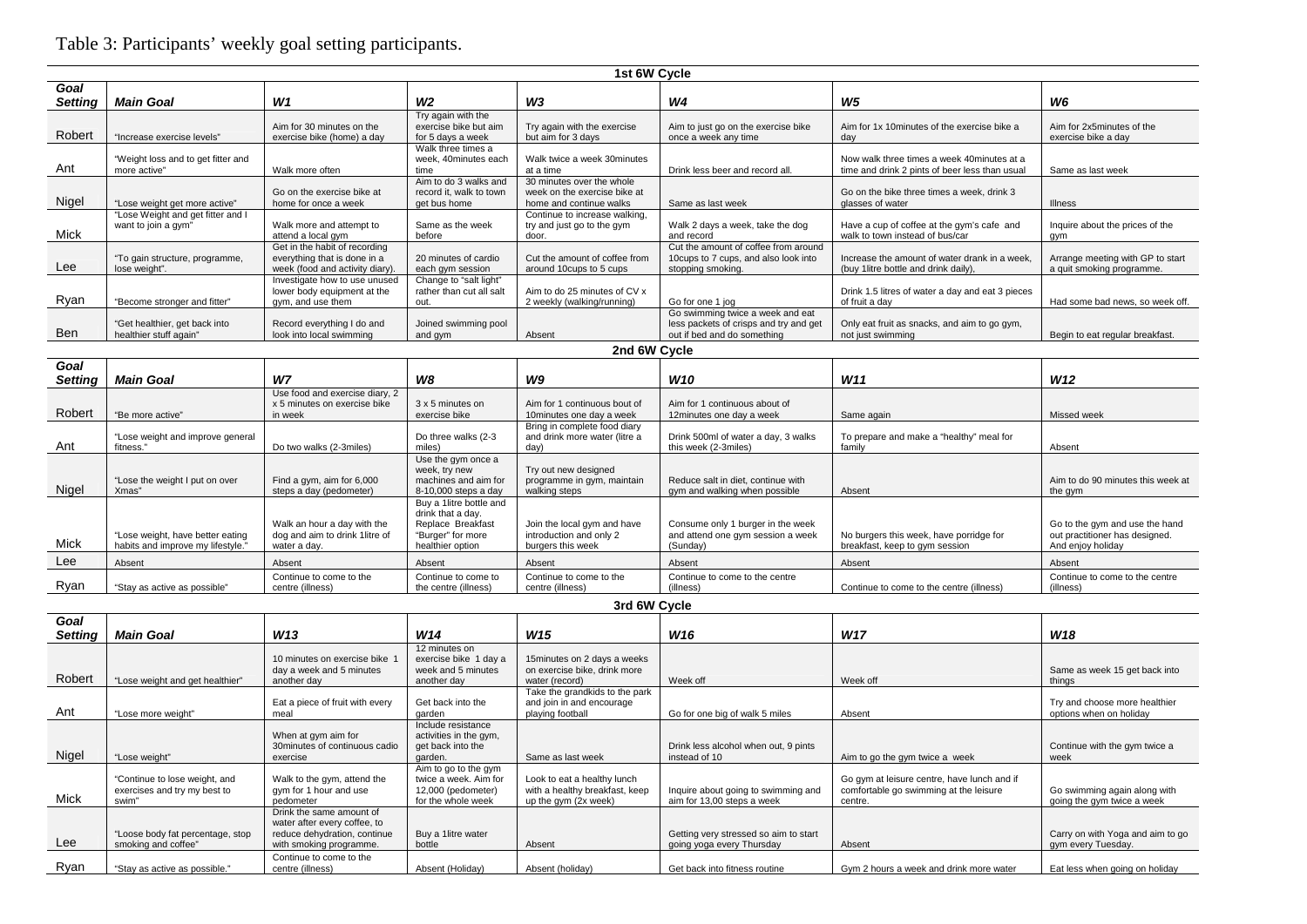For me coming here (EAFC) one hour a week and then going to my community gym once a week, is enough for me. I feel better in myself and our kid (his brother) has noticed that I ain't down the dumps no-more. (Nigel)

Although positive physical changes (i.e., changes in BMI, weight, resting blood pressure) were not present across all of the men, they agreed and believed that they felt they had improved their physical health and felt better about themselves after their last week in comparison to their first week. These small positive lifestyle changes may not create initial physiological changes. However, the immediate positive psychological changes help in their habit formation through commitment to the whole process of behaviour change (and long term physical activity and exercise).

# *Practitioner's Perspectives – Reality Check*

The first author was responsible for the delivery of the Fit Fans intervention, whilst near the completion of his undergraduate degree within Sport and Exercise Science. During this time, he had accrued a number of practitioner based qualifications, including his Fitness Instructor Level 3 award. However, he had little experience of working with older populations, nor any experience of the subsequent challenges that emerged. Table 3 complimented with the results within Table 1 and the men's views offer some empirical and contextual findings of the programme. However, at this juncture, it appears appropriate to explore the practitioner's personal insights concerning the challenges and successes that may be helpful for the future of similar interventions:

One of the initial aims of the intervention was for the men to increase their physical activity levels. My (practitioner) initial perception was to get the men aiming towards and reaching the then UK health guidelines (i.e., 150 min split by  $30 \times 5$  a week,  $5$  a day). As a health and exercise practitioner (with a degree in Sport and Exercise Science), I was aiming to get these fellas, off the couch and out there; walking more, going to the gym, cycling, swimming, all those types of activities. I believe that age is only a number and when you are retired you should have plenty of time to keep healthy and active. There is no reason why you can't reach 30 minutes of moderate exercise per day, or even an hour! However, it soon became apparent that the men on the programme would not be able to reach, or in some cases even imagine reaching, some of current health guidelines, and/or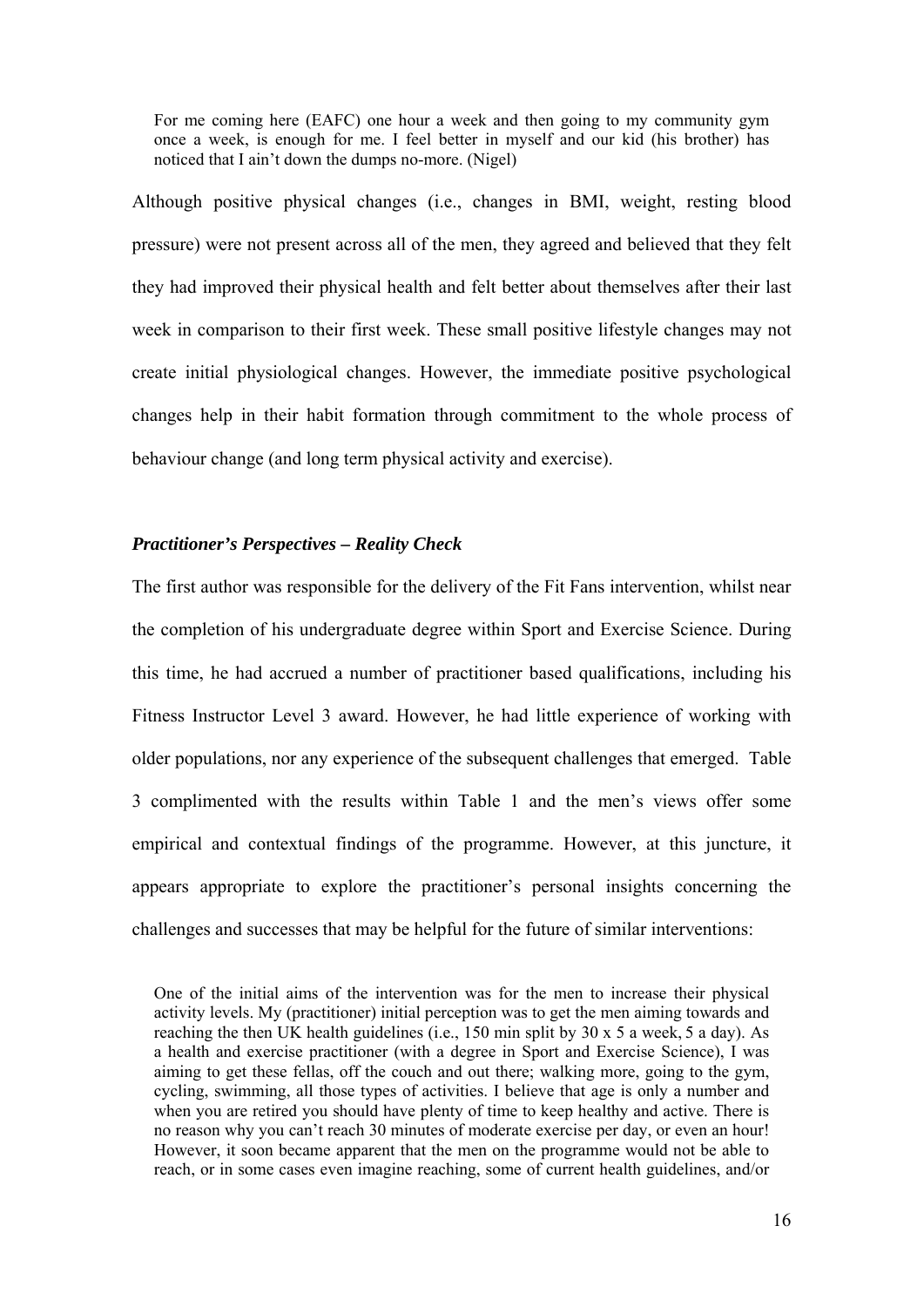my expectations of them. After I finished my first session, I realised that my blinded enthusiasm was very much ill informed. The majority of the men looked at me in shock when I suggested that they jogged on the treadmill, or even asked them to aim for walking 30 minutes every day *"...what walk 30minutes! It ain't happening lad, simple."* I asked Robert if he could try and do an extra two reps on the chest press (he had only done 4). He replied clearly without the slightest hesitation, *"I will do what I can do lad, have you forgot I am not 21 like yourself."* I replied, *"Well how about aiming higher. It's my job to try and increase your intensity so that you can achieve your health goals, and it's only two reps."* Robert replied, *"Well two reps fucking hurts lad!"*

It was clear that following set guidelines was not going to be realistic or positive. The

practitioner re-engaged with the men, learnt from experiences, built up a rapport and

then began to set more suitable goals (see Table 3).

I realised each individual participant had their own needs. These men all came from a poor (low socio-economic) background from the areas surrounding the football club. Some men had disorders and disabilities, some psychological and some physical. All the men knew they were overweight and most were told from their fabled General Practitioners (GP) (aka community medical practitioner/doctor) that they needed to lose weight and get more active. This information was evidently not enough for any of the guys to actually 'get out there' and change their behaviour, as they all lacked a basic understanding of what constituted a 'healthy' lifestyle.

When engaging the men in the goal setting aspect of the programme, it became clear that this meeting was all about 'compromise'. It would be very easy for me to set goals (and I did at first) the way my degree had prepared me – what everyone (with a few exceptions) tended to bang on about in the classroom and textbooks! But these were not fit for purpose, ideal or realistic to these men. Overtime I adopted the personal philosophy that 'doing anything was better than doing nothing'.

I realised that by week 3 and 4 I had begun to develop a rapport and level of trust (and understanding) with the men. This was critical in even creating modest changes. In all, there may have been no drastic weight loss; you know the classic picture with someone grinning like a Cheshire cat while wearing their old trousers, holding and lifting them out to show how much weight they'd lost. But in all I think, so what! These men were beginning to get control of their lives again, doing more activity and thinking more about what they eat, with some even contemplating getting back into employment. I mean thinking of the health conditions these men have, how dumb struck and amazed I was of how something like a mild form of gout could have a real and detrimental impact on someone's wellbeing. These men during their time started to take control, and a few did lose (some) weight. But in my opinion what is important is that by taking control and making these small changes these men were increasing their quality health and ultimately dignity; to them (and me) surely this makes Fit Fans a success!

The increase of rapport led to more suitable and palatable goals for the men, but the role

of the practitioner working within community populations was at times much more than

a professional exercise or lifestyle specialist, solely concentrating on the goals of each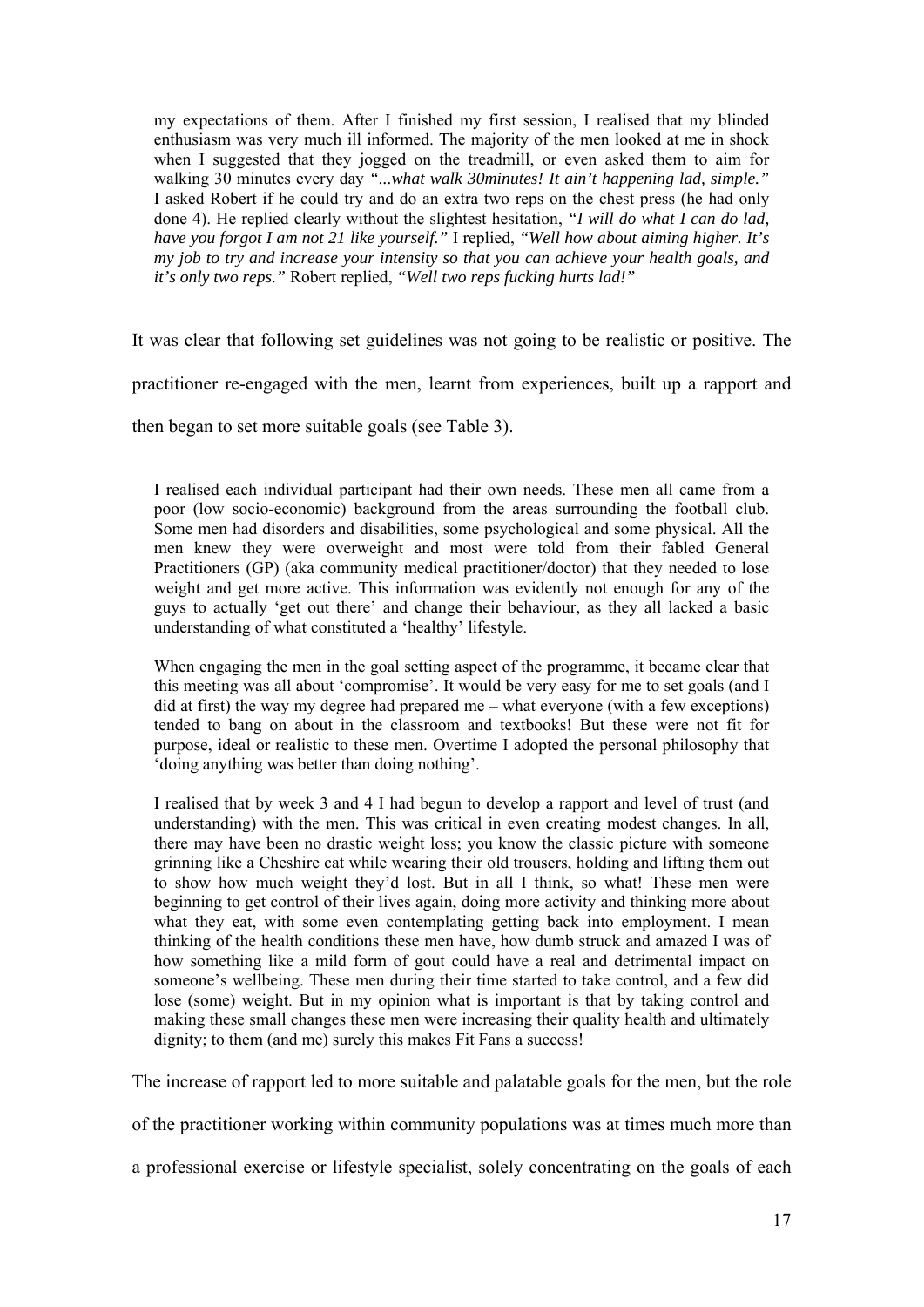of the men. Trials and tribulations of the men's lives were brought to the attention of the

practitioner:

Ryan was down today, I asked a few times whether he was ok. He said "yeah just tired lad." I knew something was wrong. Half way through the session I just decided to ask Ryan what was up. He looked to the floor and I knew that it was not going to be good news. "The cancer (bowel) is back and no cure. I might have chemo (therapy) to increase the time I have but I am unsure whether I want to feel that sick again and know I am not getting better." I was overwhelmingly shocked. No words could explain the sheer shock of hearing this. I had no idea, professionally, what should be done in this situation, but I just spoke to Ryan the way I would a friend and/family. What was clear though was that whether he decided to go for treatment or not the centre (EAFC) and I would be here for him, even if we just changed his goals to 'coming here for a cup of coffee for a few weeks' (see Table 3-Ryan week 7).

It was two weeks after Ryan told me about the cancer coming back. I was so happy that he still made the time to come along to his session. I was even happier that he seemed himself, seemed in good spirits and had decided to undergo chemotherapy. I also knew and told Ryan that I knew colleagues and researchers at the University who were specialist in exercise and cancer. Although exercise is not a cure, it could be used a treatment against the side effects of chemotherapy and also positive self-determining nature that someone is being proactive. He was happy with this and so was I.

The empathy and respect the practitioner had for the participant and vice versa was clear to see, and the fact that the participant continued to attend sessions was a success and the support and resources the practitioner had available allowed Ryan to continue to come along and most importantly be safe.

## **Discussion**

The Fit Fans intervention was primarily designed for older men. However, the ages of the participants (47-63) would suggest that the term 'older men' was applied liberally. In essence, the average age of the men (i.e., 58 years), seven years under the UK legal retirement age of 65 years, suggest that these men were 'young-older men'. All of the men involved had pre-existing health conditions that are common within older men (e.g., diabetes, gout, hypertension, high cholesterol, cancer, depression, obesity). All of these conditions have been reported to have increased in prevalence over the last few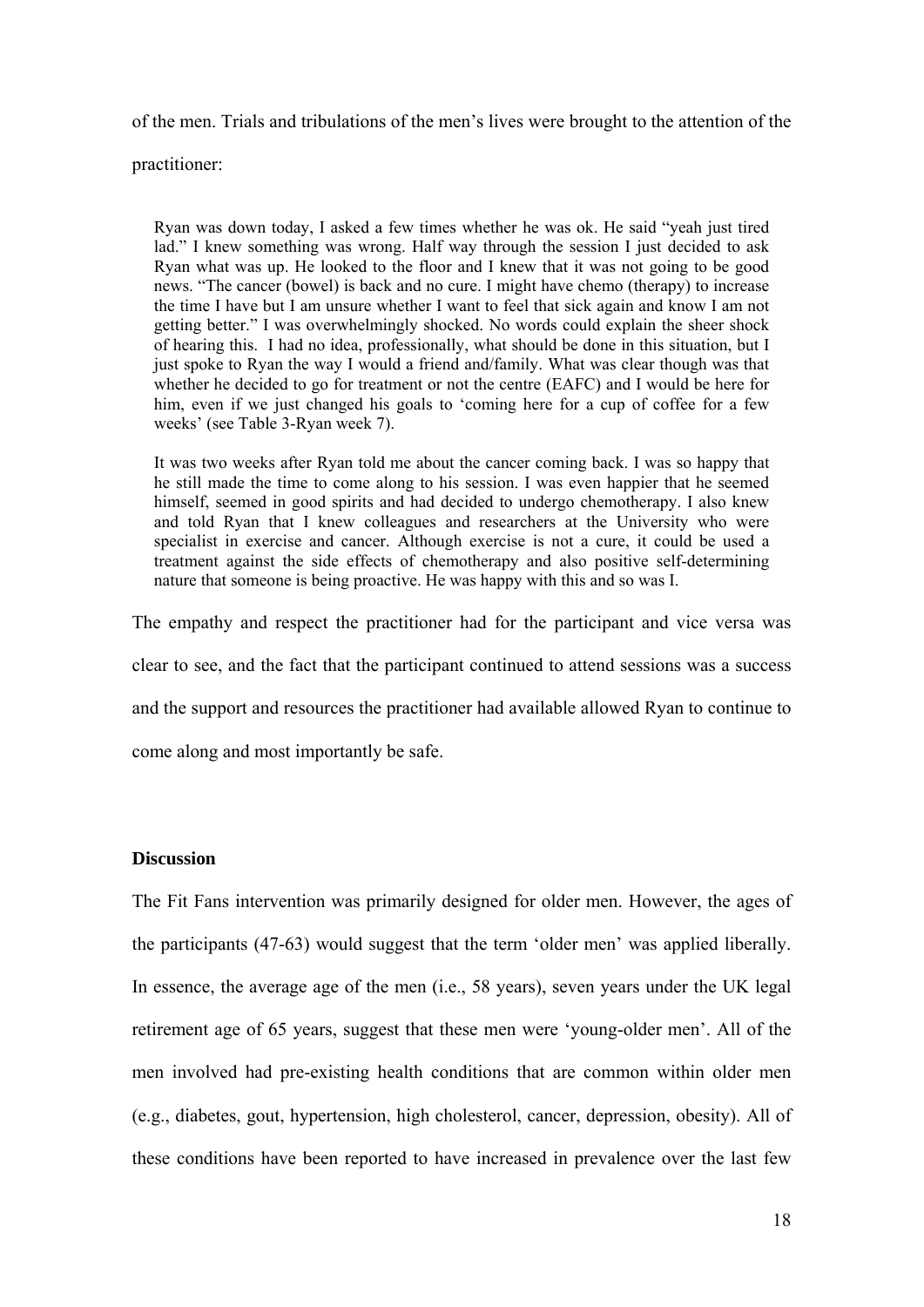decades within older men.<sup>34</sup> What is clear from the high level of health conditions along with the 'young-old age' is the men were prime candidates for a lifestyle intervention, and if they had not taken part in the intervention it could be assumed the continuing of their hazardous lifestyles would have increased the risk of more sinister health conditions which would decrease quality or even longevity of life.

# *Participant needs*

It was clear from the beginning of the intervention that the health conditions of the men were seen by the practitioner as factors affecting the men's ability to being active and meeting personal set goals. The practitioner in this study initially attempted to apply physical activity guidelines,<sup>35</sup> as a target and overall goal for each of the men to reach. Opinions and views expressed by the men made it clear and apparent that this method was not suitable for this group of men. Results, stemming from the practitioner's reflections, suggested that aiming for recommended guidelines had damaging effects upon the men's perspectives on what they were able to do. It appeared that current guidelines were inappropriate, unachievable and 'out of reach' for populations most 'at risk'. Learning this lesson and having a personalised approach the practitioner allowed the participants to discuss, adapt and agree achievable goals that were individualised to each of the men which lead to greater success in meeting goals set. Current guidelines do not account for, nor reflect the landscape, nor connect with those that are most risk and most unlikely to get involved in such health interventions, particularly men and men from low socio-economic backgrounds.

The health conditions reported by the men in this study were not the only barriers perceived by the practitioner to impact engagement of positive health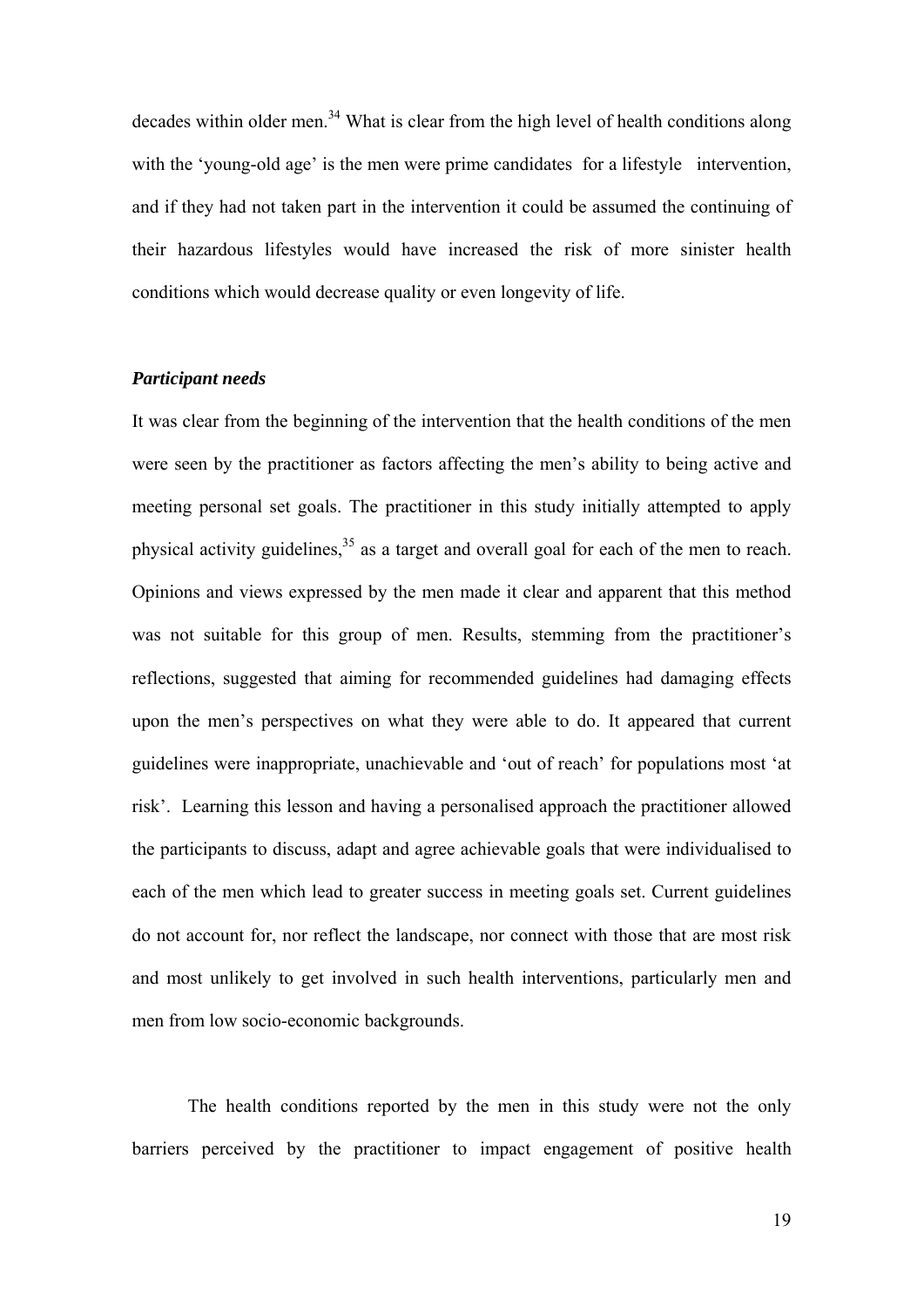behaviours. It appeared that the construct of self-efficacy was also seen by the practitioner to be a barrier. Whilst self-efficacy was not measured within this study it has been previously shown to be a significant psychological correlate to older men's health behaviour.<sup>36</sup> Although not measured, self-efficacy appeared to be evident in the practitioner's reflections. The participants clearly struggled with the ability to succeed in certain tasks that they perceived to be well beyond their reach (i.e., a lack belief in one's own competence and/or ability to achieve 'what others would perceive to be 'ordinary and/or achievable' tasks). Future interventions involving similar participants should take these issues into consideration when designing interventions. It was evident from this intervention that greater consideration is needed to explore individual contexts to increase the likelihood of achieving successful behaviour change. Practitioners must develop activities that are appropriate to the individual and be mindful that whilst recommended guidelines (e.g., physical activity) are laudable, they are not achievable for many, especially at a low level entry point. More bespoke, subtle, meaningful and achievable goal setting(s) are required in order to 'hook' the participants into (small) positive exercise and health behaviours before introducing them to potential longer term achievements.

# *The Practitioners Role*

It was found that the positive and evolutionary relationship between the practitioner and participant was critical to facilitating 'any' behavioural change.<sup>37</sup> Building a rapport and adopting a familiar, caring and empathic approach as a practitioner appeared to facilitate the level of the men's engagement has been shown to be an effective and recommended aspiration in both this study and previous research.<sup>38</sup> However, much of the past research advocating such an evolutionary practitioner-participant (client or patient)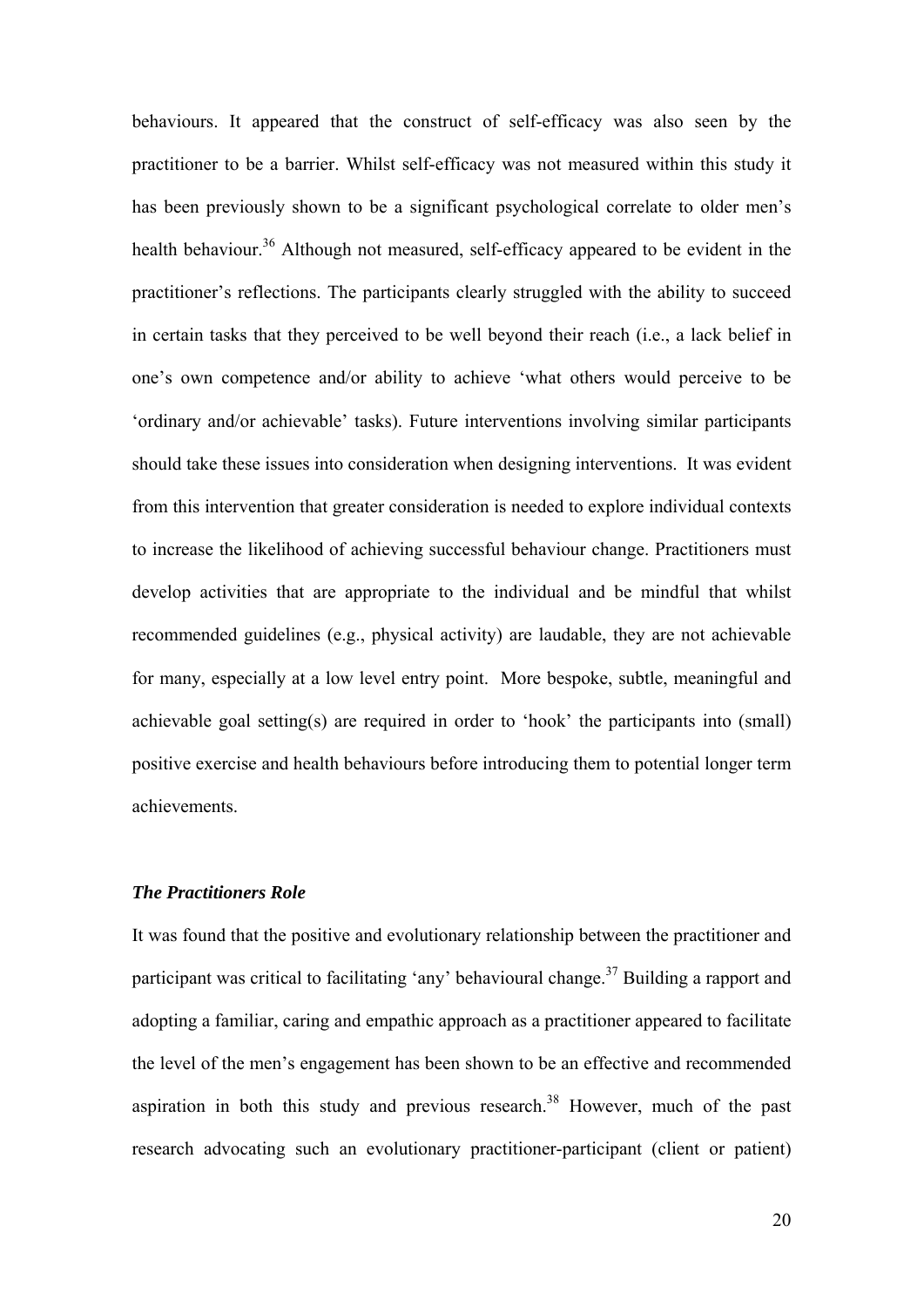relationship has been doctor-patient focused $39$  with very little research within community health settings.

The Fit Fans intervention was delivered within the community arm of a football club; however, what made Fit Fans unique was that the football in the community programme worked closely with a University based School of Sport and Exercise Sciences. Having such a relationship allowed the programme to recruit a degree educated practitioner (including expert supervisory support). Although he did not have the experience of the extreme health conditions found within the Fit Fans participants, the practitioner did have the knowledge of health promotion strategies and behaviour changing techniques. This type of relationship is not "usual" within football in the community programmes and others may not be able to recruit or have the training capabilities to employ practitioners or coaches that are capable of running and maintaining an intervention in such high needs older men. Similar findings were found by Parnell and colleagues, $40$  who although reporting on a football in the community coach leading a children's session, the reported issues around the inability to be effective in promoting health are relevant to the current study. Fit Fans could not have been possible without the practitioner but also vitally the support and sport and health expertise the practitioner received from the University.

The relationship between the University and this particular football in the community programme allowed the Fit Fans programme to be led by a team of multiskilled practitioners, whose skills were mainly within health promotion rather than a sports performance focus of which football community coaches/ practitioners have been reported to be commonly trained to focus upon.<sup>41</sup> The serious nature of some of the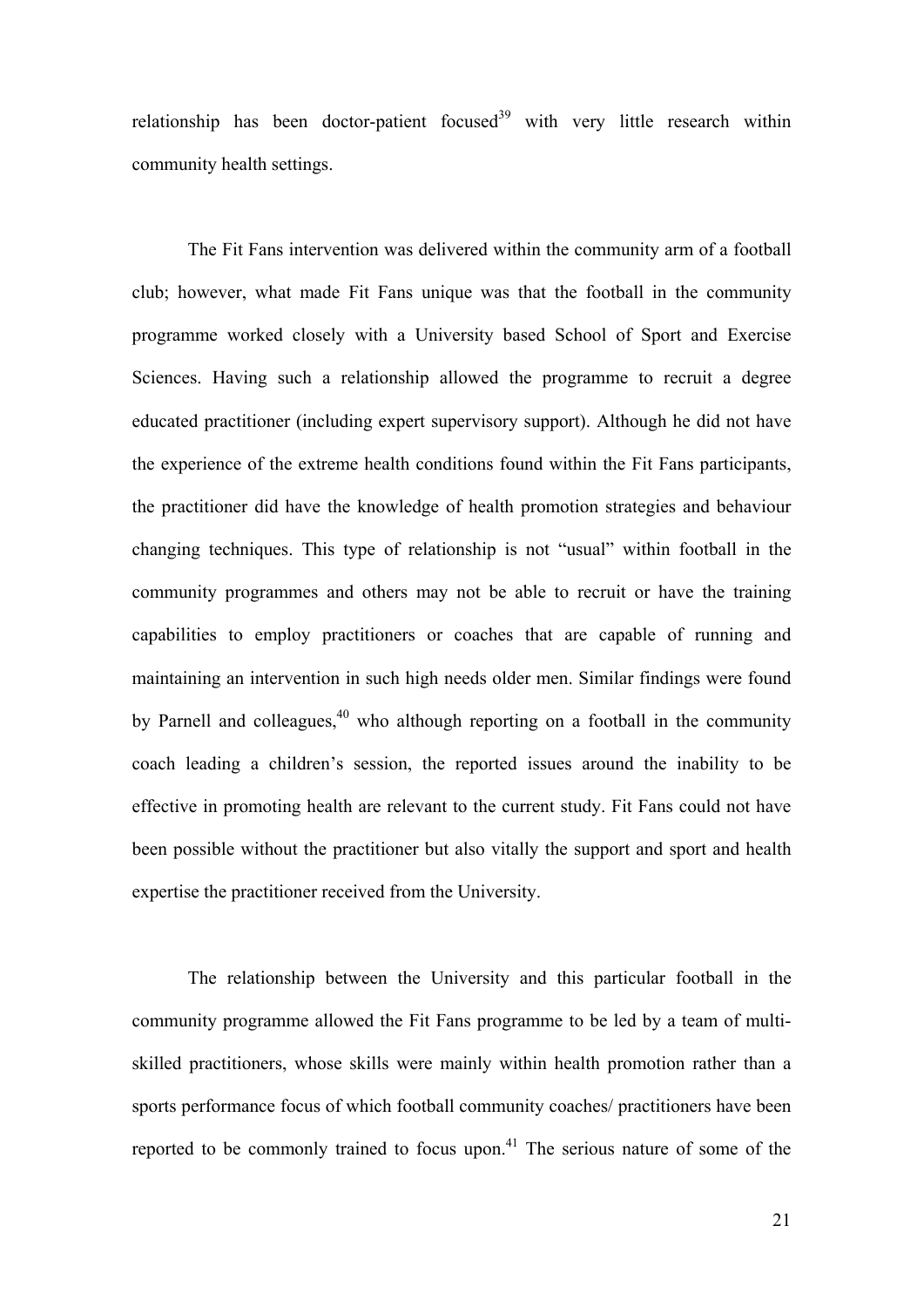situation's the practitioner encountered shows the importance of football in the community programmes having the capabilities to cater for the needs of high risk individuals. The cost of such training could well be high, the practitioner was undergoing a £9,000 a year degree, which is not a possibility for every individual. However, building links with universities with expertise and the students, who could well undertake teaching/coaching roles educating existing and future football in the community coaches/practitioners in areas of health promotion, behaviour change techniques and understanding social needs and considerations of different populations (e.g. older men, children, disabilities), should be considered.

Whilst this study has reported a number of positive health behaviours resulting from the men's involvement within the Fit Fans project, we acknowledge some limitations to the study. Fit Fans was aiming to promote health (i.e., positive changes to diet, physical activity and wellbeing). The practitioner was predominantly qualified within sport and exercise science. Although each participant had individual tailored programmes, the practitioner could well have focused much of the intervention and attention upon physical activity where perhaps a greater focus could have been placed on the nutritional goals of the participants.<sup>42</sup> Although a qualitative based study and physical activity was subjectively measured via informal conversations and during the process of goal setting, the inclusion of an objective measure of physical activity would of added strength to the current study, and has been found to be feasible and be an effective instrument within recent research.<sup>43</sup> Finally, by not having a follow up period (i.e., beyond the protracted nature of the study) any claims or suggestions of long term (e.g., over a 12month period) behaviour change have no merits of assumption.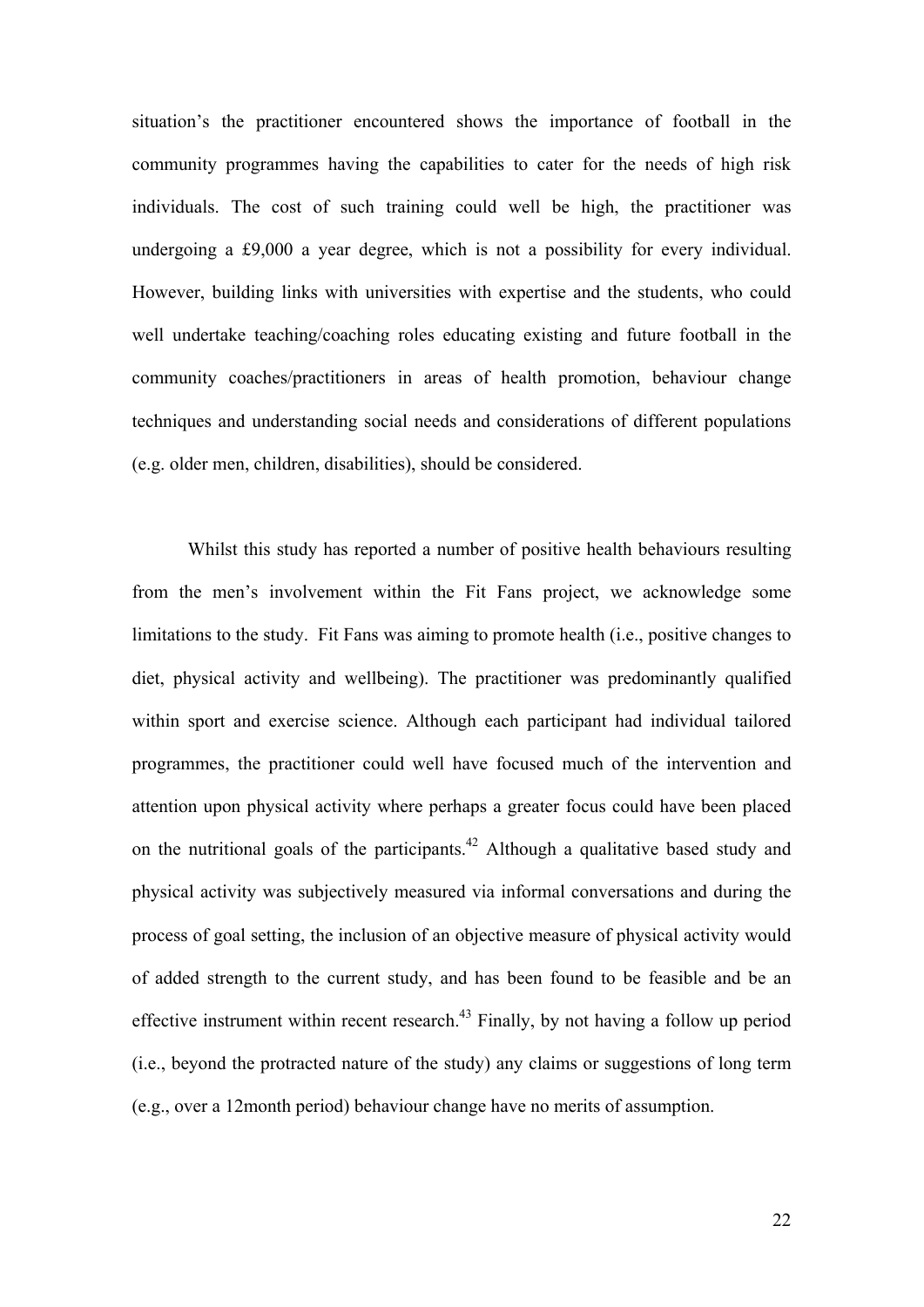# **Conclusions**

Fit Fans (a community setting intervention) engaged (young) older men with multiplehealth complications that although not uncommon in this population, were found to be problematic. Future engagement with similar groups of participants in similar settings requires practitioners to understand the negative effect health complications can have. Practitioners must have the skills and ability to complement subtle progressive goal setting based around building a positive and evolutionary relationship of trust between themselves and participants. This study provides evidence that practitioners in health promotion interventions have just as an important role in the engagement of community populations, as coaches have with sports performers and health professionals with clinical populations. However, there is currently limited research within community based health promotion interventions which requires addressing.

### **Acknowledgments**

The authors would like to thanks Age UK's Fit as a Fiddle Project funded by The BIG LOTTERY and supported by Age Concern Central Lancashire. Further thanks to the National Older Men's Network www.oldermenswellbeing.org. The authors would like to express their gratitude to all the "chaps" who were part of Fit Fans. A special acknowledgment goes to 'Ray' who sadly lost his battle with cancer, such a lovely and dignified man. The authors would also like to thank the staff of Everton Football Club and Everton in the Community for their support with this research and permission to identify the club explicitly in this publication. Matt Malone, Scott Robinson, Susan Jones and Daniel Webber for your time, effort, passion and help during your time volunteering within the EAFC and specifically within Fit Fans.

**Notes** 

<sup>1.</sup> Leon, 'Trends in European life expectancy.'

<sup>2.</sup> World Health Organisation, *Global recommendations on physical activity.* 

<sup>3.</sup> Department of Health, *Healthy Weight, Healthy Lives*.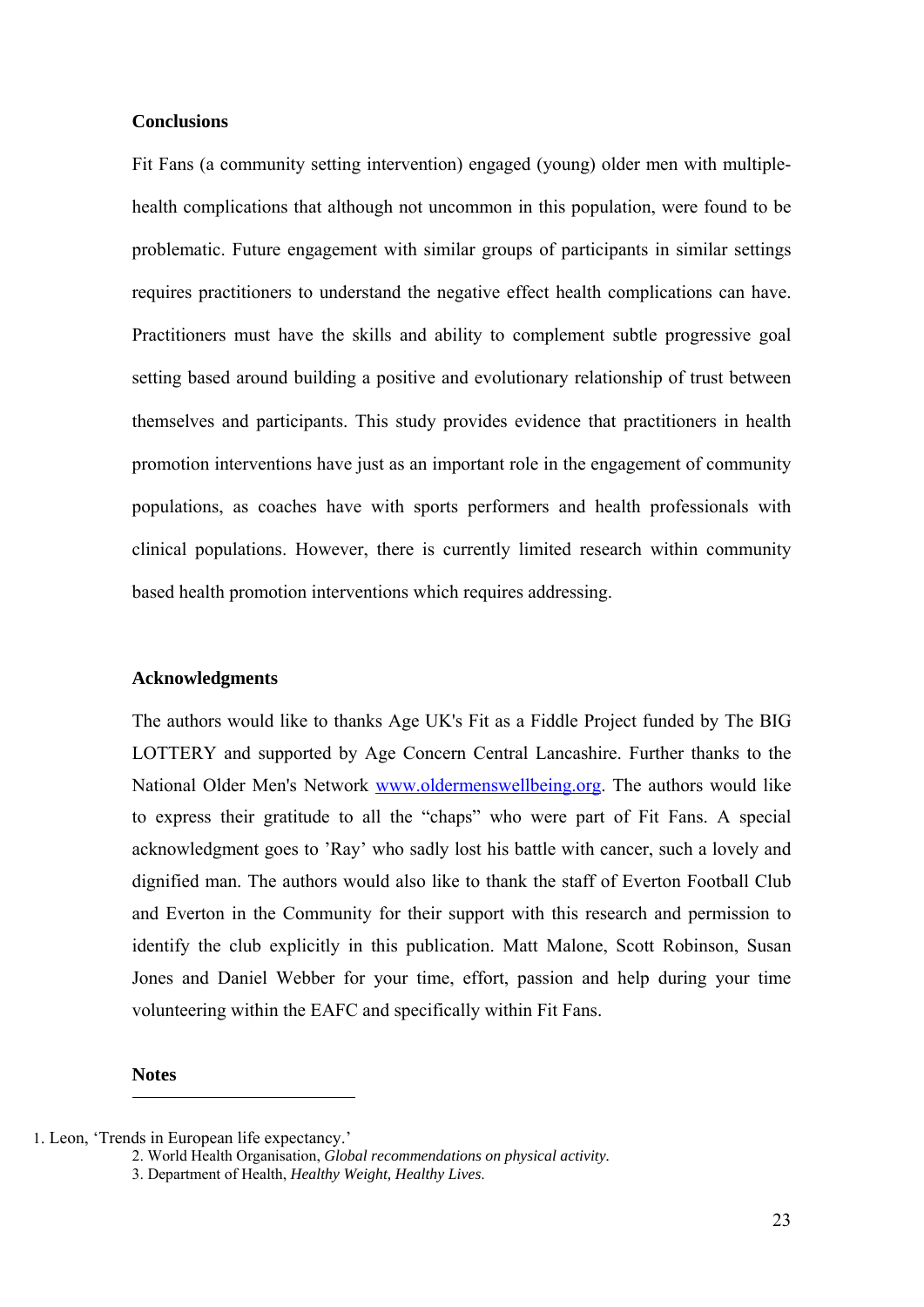4. Idem

1

5. Department for Culture, Media and Sport, *Social Exclusion Unit*.

6. Football Association, *Football Development Strategy* 2001-2006.

7. Idem

8. Priest, 'Promoting Healthy Behaviour Change (Review)'; Priest, 'Interventions Implemented Through Sporting Organisations'.

9. White, 'Men's under use of health'; Pringle, 'pre-adoption demographic and health profiles'; Pringle, 'Effect of a national programme of men's health'; White, *Premier League Health.* 

10. Hunt, 'It's given me a good kick up the backside ... the first thing I do is put my pedometer on.'; Gray, 'Football fans in training: the development and optimization of an intervention delivered through professional sports clubs to help men lose weight, become more active and adopt healthier eating habbits.'

11. Parnell, 'Monitoring and Evaluation'.

12. Biddle, 'Psychology of physical activity'

13. Parnell, 'Monitoring and Evaluation'; Tacon, 'Football and social inclusion'; Lisbeth 'Strengthening Families and Neighbourhoods'.

14. Gidlow, 'Physical activity promotion'

15. Parnell, 'Monitoring and Evaluation'.

16. Fit as a fiddle, 'Age UK'

17. Curran, 'What works? ethnographic engagement'.

18. Liverpool City Council. 'The Indices of Multiple Deprivation 2007'.

19. Expert Panel, 'Executive Summary of the Clinical guidelines'.

20. National High Blood Pressure Education Programme, 'prevention, detection, evaluation and treatment'.

21. Agarwal, 'Waist Circumference measurement'.

22. Abraham 'A taxonomy of behaviour change tecnhniques used in interventions.'

23. American College of Sports Medicine. 'guidelines for exercise testing and prescription'.

24. American College of Sports Medicine. 'guidelines for exercise testing and prescription'

25. American College of Sports Medicine. 'guidelines for exercise testing and prescription'.

26. American College of Sports Medicine. 'guidelines for exercise testing and prescription'.

27. Bray, 'Don't throw the baby out'.

28. Hammersley, *Ethnography: Principles in Practice*; Tedlock, *Ethnography and Ethnogrphic Representation*.

29. Hammersley, Ethnography: Principles in Practice.

30. Hammersley, 'Whats Wrong with Ethnography?'; Richardson 'Developing Support Mechanisms'; Sciarra, 'The role of the qualitative researcher'; Morrow, 'Qualitative research in counseling psychology'

31.Hammersley, 'Whats Wrong with Ethnography?'; Richardson 'Developing Support'.

32. Elo, 'The qualitative content analysis process'.

33. Elo, 'The qualitative content analysis process'.

34. World Health Organization. 'The Heidelberg Guidelines'.

35. World Health Organisation, *Global recommendations on physical activity.*

36. Booth, 'Social and cognitive and perceived'; Mcauley, 'Self-efficacy and maintenance of exercise'; Hall, 'Change in goal ratings'.

37. Hammersley, 'Whats Wrong with Ethnography?'; Richardson 'Developing Support Mechanisms'. Baker, 'The relationship between coaching behaviours'

38. Long, Andrew F. 'complementary and alternative medicine'.

39. Stewart, 'Effective physician-patient communication'.

40. Parnell, 'Monitoring and Evaluation'.

41. Parnell, 'Monitoring and Evaluation'.

42. Department of Health, *Healthy Weight, Healthy Lives*.

43. Hunt, 'It's given me a good kick up the backside ... the first thing I do is put my pedometer on.'; Gray,

'Football fans in training: the development and optimization of an intervention delivered through professional sports clubs to help men lose weight, become more active and adopt healthier eating habbits.'

#### **References**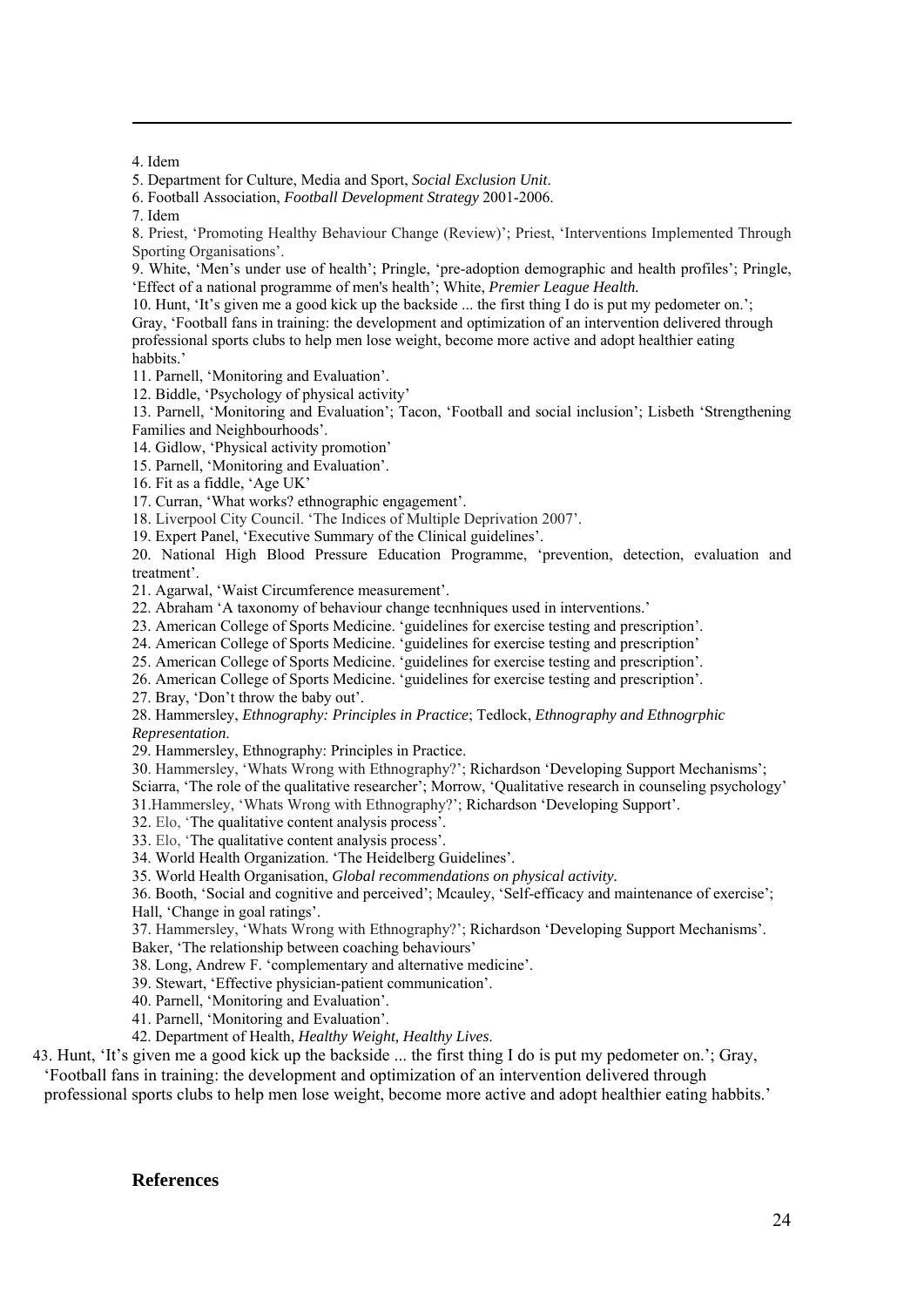Abraham, C, Michie, S. A taxonomy of behaviour change tecnhniques used in interventions. Health Psychology, 27,(2008):379-387.

- Agarwal, Sunil K, Misra Anoop, Aggarwal Priyanka, Bardia , Ruchika Goel, Naval K Vikram, Jasjeet S Wasir, Nazia Hussain, Krithika Ramachandran, Ravindra M Pandey et al. 'Waist Circumference measurement by site posture, respiratory phase, and meal time: implications for methodology'. *Obesity* 17: 1056-1061 (2009).
- Age UK. 'Fit as a fiddle'. 2013, http://www.ageuk.org.uk/health-wellbeing/fit-as-afiddle/about-fit-as-a-fiddle/
- American College of Sports Medicine (ACSM). *ACSMs guidelines for exercise testing and prescription*,  $7<sup>th</sup>$  Edn. London: Lippincott Williams & Wilkins, 2009.
- Baker Joseph, Jean Cote, Robert Homes. 'The relationship between coaching behaviours and sport anxiety in athletes'. *Journal of Science and Medicine in Sport* 3, 110-119: (2000).
- Biddle Stuart, J. H, Nanette Mutrie. *Psychology of physical activity: Determinants, well-being and interventions.* Routledge, 2nd Edn, London: (2007)
- Booth, Michael. L, Neville Owen, Adrian Bauman, Ornella Clavisi and Eva Leslie Social and cognitive and perceived environmental influences associated with physical activity in older Australians. *Preventive Medicine* 31. 15-22: (2000).
- Bray, George A. 'Don't throw the baby out with bath water'. *American Journal of Clinical Nutrition*, 79, 347-349 (2004).
- Brown, Adam., Tim Crabbe and Gavin Mellor. *Football and its Communities: Final Report*. London and Manchester: Football Foundation and Manchester Metropolitan University (2006).
- Curran Kathryn, Daniel D Bingham, Dave Richardson Dave & Daniel Parnell. 'What works? ethnographic engagement inside a Football in the Community programme at an English Premier League football club'. Submitted in Soccer in Society (2014).
- Dale, Gregory. A. 'Existential phenomenology: Emphasizing the experience of the athlete in sports psychology research'. *The Sports Psychologist* 10, 307-321: (1996).
- Department for Culture, Media and Sport. *Report to the Social Exclusion Unit Arts and Sports*. London: 1999.
- Department of Health. *Healthy Weight, Healthy Lives. London*. HMSO, London: 2007.
- Elo, Satu, and Helvi Kyngäs, 'The qualitative content analysis process'. Journal of Advanced Nursing 62, 107-115:(2008).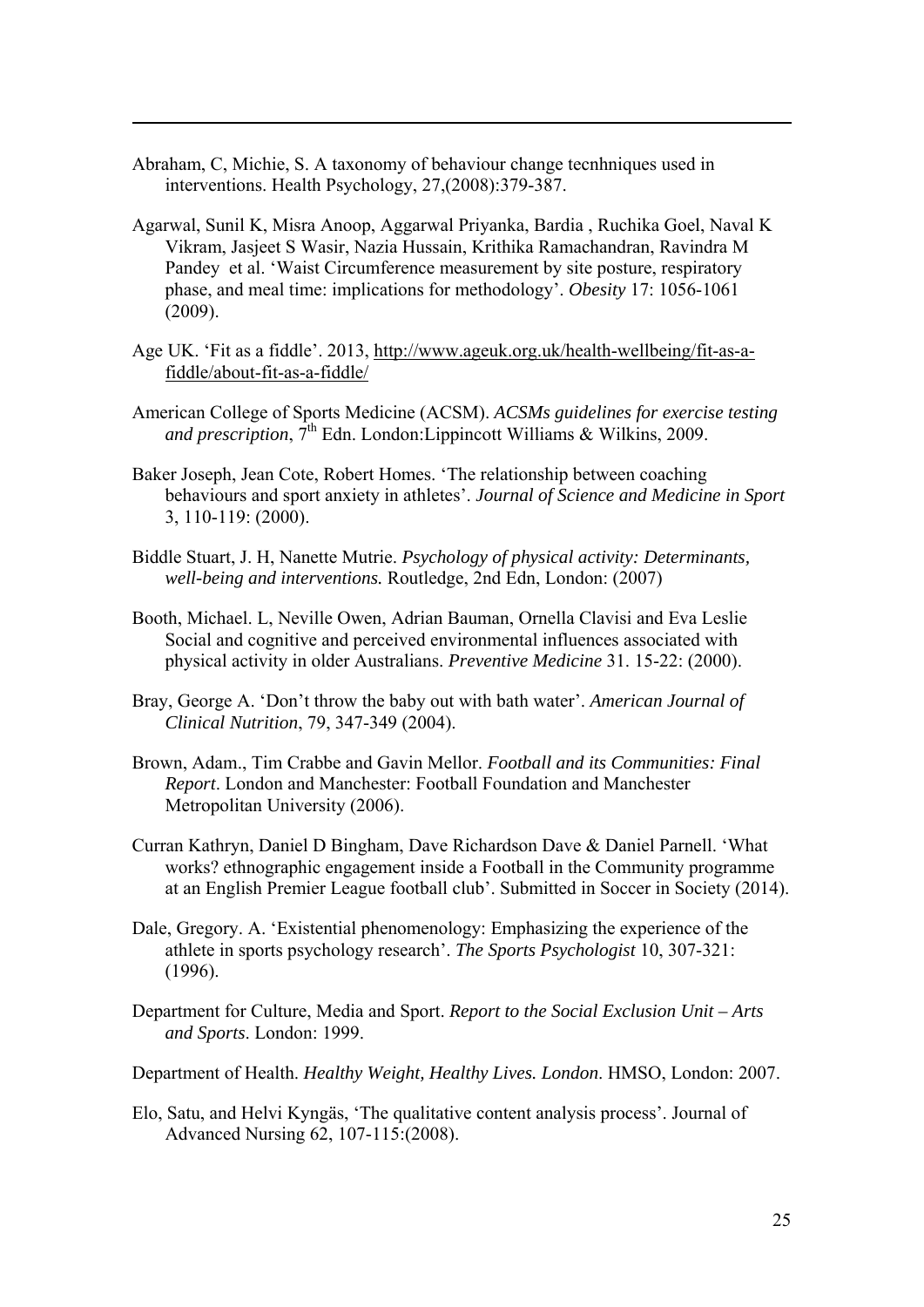- Expert Panel. 'Executive Summary of the Clinical guidelines of the identification, evaluation, and treatment of overweight and obesity in adults'. *Archives of Internal Medicine* 158, 1855-67 (1998).
- Football Association. *The Football Development Strategy 2001-2006*. London: The Football Association, 2001.

- Gidlow Chris, and Rebecca Murphy. Physical activity promotion in primary health care. In Physical activity and health promotion. Dugdill L, Crone D, Murphy R (Eds.). Wiley-Blackwell, 2009.
- Gray, C. M. et al. Football fans in training: the development and optimization of an intervention delivered through professional sports clubs to help men lose weight, become more active and adopt healthier eating habbits. BMC Public Health. 2013.
- Hall, Katherine. S, Gail. M. Crowley, Eleanor. S. McConnell, Hayden. B. Bosworth, Richard Sloane, et al. 'Change in goal ratings as a mediating variable between selfefficacy and physical activity in older adults'. *Annual Behaviour Medicine* 39. 267- 273: (2010).
- Hammersley Martyn. Whats Wrong with Ethnography? Methodological Explorations. London: Routledge, 1992.
- Hammersley, Martyn and Paul Atkinson. *Ethnography: Principles in Practice.* London: Routledge. 1995.
- Hunt, Kate, McCann, C, Gray, C, Mutrie, N, Wyke, S. It"s given me a good kick up the backside ... the first thing I do is put my pedometer on". Men"s experiences of graduated physical activity advice as part of a gender sensitised weight management programme. *UK Society for Behavioural Medicine 7th Annual Scientific Meeting. Poster Presentation.* 2013.
- Krane, Vikki and Shannon, Baird M. 'Using ethnography in applied sport psychology'. *Journal of Applied Sports Psychology*, 17. 87-107: (2005).
- Leon, David. A. 'Trends in European life expectancy: a salutary view'. *International Journal of Epidemiology*. 1-7 (2011).
- Liverpool City Council. 'The Indices of Multiple Deprivation 2007'. 2007, 2012 http://liverpool.gov.uk/Images/IndicesDeprivation07.pdf
- Long, Andrew. F. (2009). 'The potential of complementary and alternative medicine in promoting well-being and critical health literacy: a prospective observational study in shiatsu'. *Alternative medicine* 9, 19: (2009).
- Mcauley, Edward. Self-efficacy and maintenance of exercise participation in older adults. Journal of Behavioural Medicine, 16,103-112: (1996).
- McFee, Graham. 'Triangulation in research: Two confusions'. *Educational Research* 34, 173-183: (1992).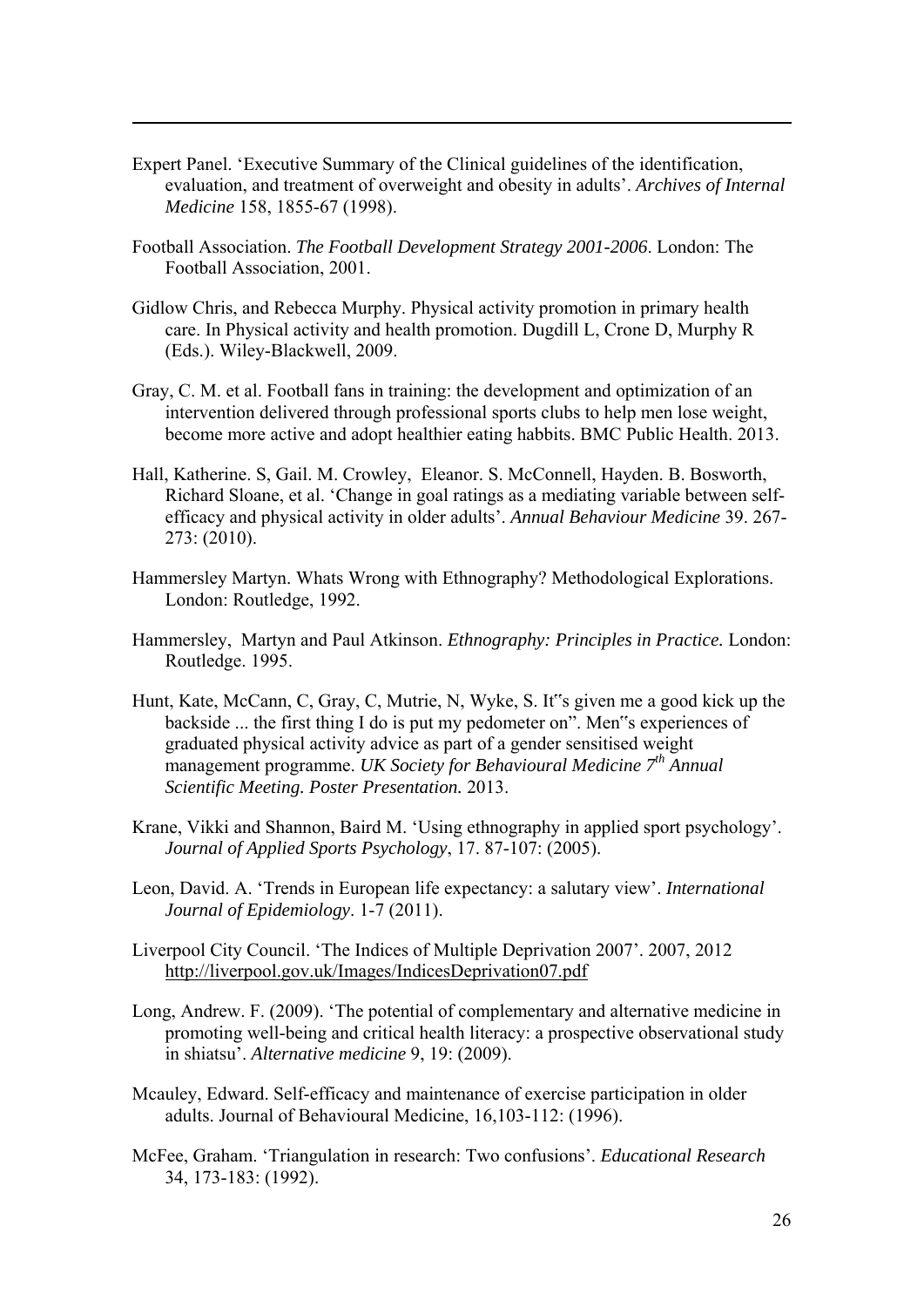Morrow, Susan. L. 'Qualitative research in counseling psychology: Conceptual foundations'. The Counseling Psychologist 35, 209-235: (2007).

- N. and Lincoln, Y. (eds.) *The handbook of qualitative research*. 2nd ed. Thousand Oaks: Sage, 2000.
- National High Blood Pressure Education Programme (NHBEP). *The seventh report of the joint national committee on prevention, detection, evaluation and treatment of high blood pressure*. Washington, DC: 2003.
- Parnell, Daniel, Gareth Stratton, Barry Drust, and Dave Richardson. Implementing *Monitoring and Evaluation' Techniques within a Premier League Football in the Community Programme: A Case Study Involving Everton in the Community*. Routledge Handbook of Sport and Corporate Social Responsibility 7 (2013).
- Priest, Naomi, Rebecca Armstrong, Jodie Doyle and Elizabeth Waters 'Policy Interventions Implemented Through Sporting Organisations for Promoting Healthy Behaviour Change (Review)', *The Cochrane Collaboration*, Wiley 2005a.
- Priest, Naomi Rebecca Armstrong, Jodie Doyle and Elizabeth Waters 'Interventions Implemented Through Sporting Organisations for Increasing Participation in Sport (Review)', *The Cochrane Collaboration*, Wiley 2005b.
- Pringle, Andrew, Stephen Zwolinsky, Alan Smith, Steve Robertson, Jim McKenna and Alan White. 'The pre-adoption demographic and health profiles of men participating in a programme of men's health delivered in English Premier League football clubs'. *Public Health* 7 (2011): 411-416.
- Pringle, Andrew, Stephen Zwolinsky, Alan Smith, Steve Robertson, Jim McKenna and Alan White (2013) Effect of a national programme of men's health delivered in English Premier League Football Clubs. *Public Health* 127 (2013):18-26.
- Richardson, Dave, David Gilbourne, Martin Littlewood. 'Developing Support Mechanisms for Elite Young Players in a Professional Soccer Academy'. *European Sport Management Quarterly* 4, 195-214, 2004.
- Schorr, Lisbeth. B. *Common Purpose: Strengthening Families and Neighbourhoods to Rebuild America.* Anchor Books, New York: 1997.
- Sciarra. 'The role of the qualitative researcher'. In M. Kopala & L. A. Suzuki (Eds.), *Using qualitative methods in psychology* (pp. 37-48). Thousand Oaks, CA: Sage: (1999).
- Sparkes, Andrew C. 'Narrative analysis: Exploring the whats and hows of personal stories'. In: Holloway, I. (ed) *Qualitative Research in Health Care. Maidenhead*: Open University Press. 2005.
- Stewart, M. A. 'Effective physician-patient communication and health outcomes: a review'. *Canadian Medical Association Journal*, 152. (1995):1423-33.